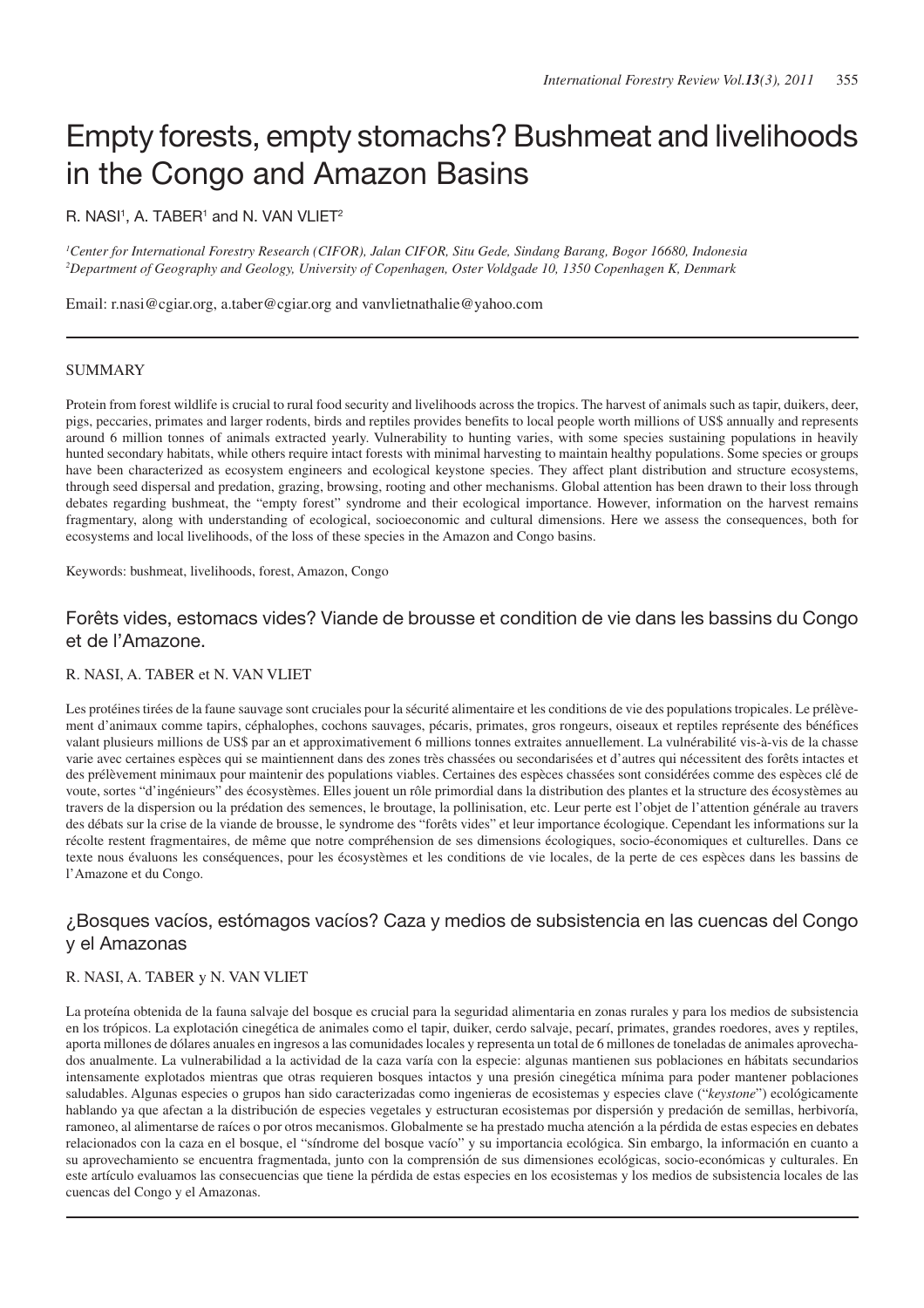#### INTRODUCTION

There is ample and diverse evidence (see Nasi *et al.* 2008 for a review) that the scale of current hunting is a serious threat to many forest species and ecosystems in the Amazon and Congo Basin, the two largest and least populated dense forest areas of the world. In two seminal pieces using data from the end of the 1990's, Fa and Peres (2001) and Fa *et al.* 2002, concluded that "*over 5 million tons of meat feed millions in Neotropical (0.15 million tons) forests and Afrotropical (4.9 million tons) forests annually*". Local extirpation of hunted species is widespread, with West and Central Africa particularly hard hit (Milner-Gulland *et al.* 2003).

Despite this evidence and increased international attention, more than ten years later information on the bushmeat harvest and trade is still fragmentary and our understanding of the complex interactions between ecological, socio-economic and cultural dimensions of the issue remains limited. Studies are frequently limited to single sites, using a multiplicity of research approaches, limiting prospects for comparisons. Further, results are frequently disseminated in unpublished reports or peer-reviewed articles that are not easily accessible to key audiences. As a result, governments and other stakeholders have limited objective information at national and regional levels to inform and support policy or management decisions.

The present synthesis aims to draw renewed attention to the ecological and livelihood impacts of defaunation by updating and contrasting relevant information from both the Amazon and Congo Basins. We first provide an overview of the ecological consequences of overhunting. Then we analyse the impacts in terms of food security and local livelihoods. We conclude by pointing to key actions needed to fill information gaps and set the use of wildlife in these two regions on a more sustainable course.

#### HUNTED SPECIES AND ECOLOGICAL IMPACTS OF UNSUSTAINABLE HUNTING

#### **Composition of the catch**

In both basins a wide variety of taxa are hunted for food. In Gabon alone, 114 species have been recorded in hunter catches, household consumption and markets (Abernethy and Ndong Obiang 2010). In Latin America over 200 species of mammals, *ca.* 750 bird species (including over 530 species for the pet trade), more than 60 species of reptiles and a minimum of 5 species of amphibians have been registered as harvested for household consumption and for markets (Ojasti 2000). Mammals make up the bulk of the catches both in number and biomass terms, with ungulates and rodents representing more than two thirds of the carcasses sold in urban markets or recorded from hunter off takes in both Congo and Amazon Basin (Table 1).

In both basins medium-sized species between 2 and 50 kg are the most frequently hunted, though hunters will not shy from killing larger taxa when encountered (e.g., tapirs, wild pigs, forest buffalo, large antelopes, great apes). Monkeys are hunted in large numbers in some areas but because of their generally small body size they usually represent a small part of the harvested biomass. Brush-tailed porcupine *(Atherurus africanus),* pouched rat (*Cricetomys eminii*), blue (*Cephalophus monticola*) and red duikers (other *Cephalophus* spp.), represent the majority of the catch in the Congo Basin with blue duikers alone accounting often for about a third of the harvest (Kümpel 2006a, van Vliet 2008). Similarly, in the Amazon Basin, large rodents (*Dasyprocta* spp*.* and *Cunniculus paca*) and medium-sized ungulates such as brocket deer (*Mazama* spp*.*) and peccaries (*Tayassu pecari* and *Pecari tajacu*. 12–45 kg) typically make up the bulk of the harvest, although the hunting of a few tapir (*ca.* 200 kg) can be very important in biomass terms (Bodmer and Lozano 2001, Bodmer *et al.* 2004, Ojasti 2000, Peres 2000b, Robinson and Bennett 2000).

Differing hunting methods target particular species in both basins. Rifles and shotguns are typically used for larger animals and arboreal species (Coad 2007, Kümpel 2006a, van Vliet 2008), although some native people still use blow pipes and or bows and arrows where constrained by the availability of fire arms and the cost of ammunition. Dogs are frequently used to find and corner prey (Noss *et al.* 2004). Netting and trapping were traditionally carried out using a variety of specialized techniques (Dounias 1999, Smith 2010); but the use of steel wire snares is now prominent in Africa, although often "illegal", as the material is inexpensive, durable and strong enough to capture large animals. Steel leg hold traps have been used extensively to hunt furbearers such as ocelots and jaguars (Swank and Teer 1989). Hunting in high forest with snares and traps appears more frequent in the Congo Basin, but in both basins "garden hunting" is common using traps for relatively small game (mainly rodents) to protect farming plots (Naughton-Treves *et al.* 2003, Smith 2005).

The majority of mammal species (70%) hunted in the Congo Basin is not listed as threatened on the IUCN Red List of Threatened Species. Average extraction rates calculated for African forest mammals within each Red List category indicate that non-threatened species have the highest extraction rates. In Gabon, 23 of the partially protected species and 24 of the totally protected species were found to be used as bushmeat, but rare and vulnerable species such as great apes and elephants usually represent a small proportion (often less than 5%) of the total catch (Abernethy and Ndong Obiang 2010, van Vliet and Mbazza 2011). The situation in the Amazon Basin is similar with 19 of 30 commonly hunted prey species not being listed in any of the threatened categories of the IUCN Red List (Vulnerable or Endangered), while a further four are data deficient. This contrasts with the 21% of all mammal species which are considered threatened globally (IUCN 2008). This should however be qualified by the fact that where overhunting has occurred over long periods, larger and more vulnerable species (often endangered) have already disappeared with smaller, generally nonthreatened species, becoming prevalent in the harvest (Altrichter 2006, Bennett and Robinson 2000, Cowlishaw *et al.* 2005, Stearman 2000).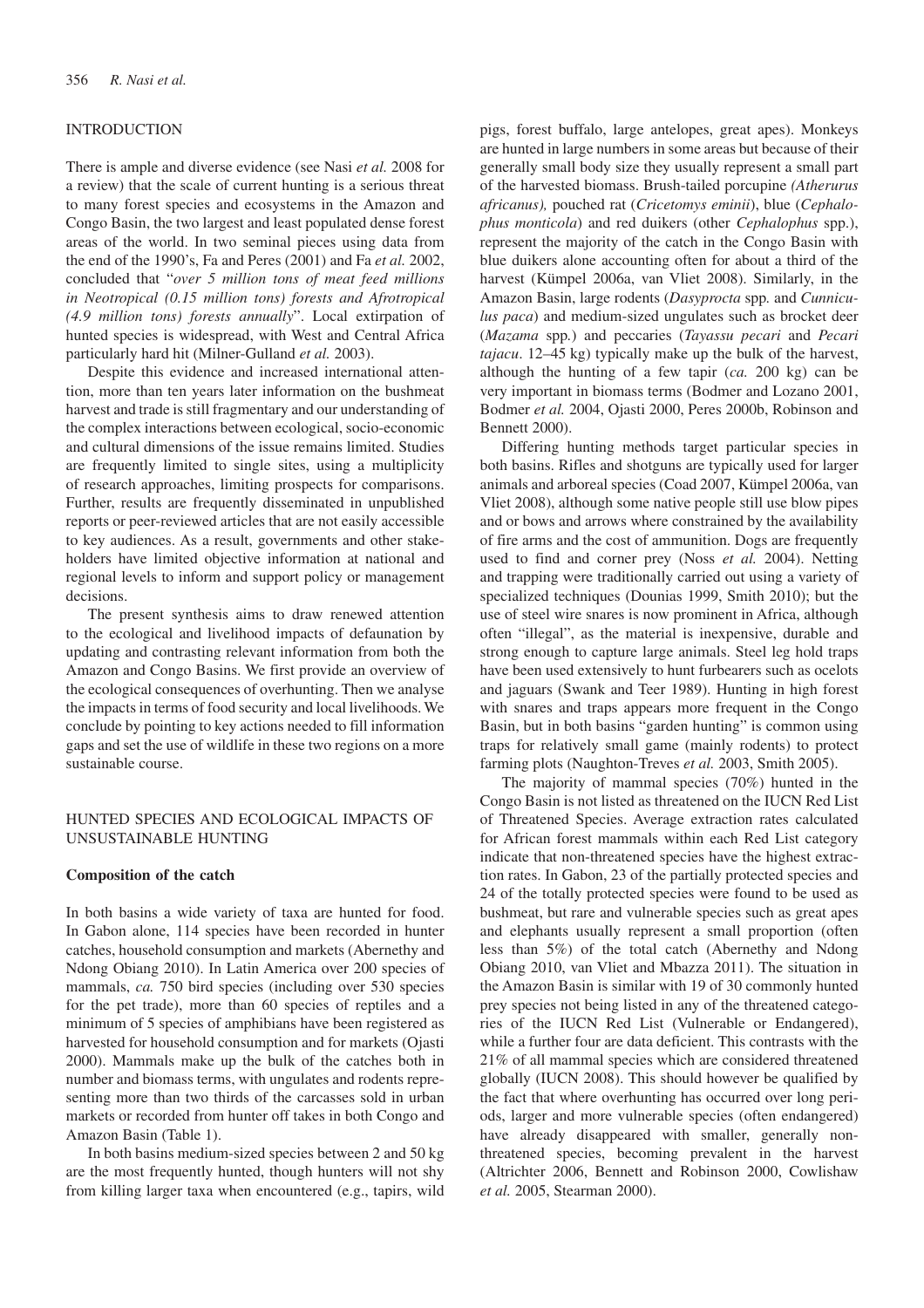| <b>Country</b>           | <b>Location</b>                                | <b>Ungulates</b> | <b>Primates</b> | <b>Rodents</b> |                | <b>Other Source</b>     |
|--------------------------|------------------------------------------------|------------------|-----------------|----------------|----------------|-------------------------|
|                          | <b>CONGO</b>                                   |                  |                 |                |                |                         |
| <b>DRC</b>               | Ituri forest                                   | $60 - 95$        | $5 - 40$        | 1              | 1              | Hart 2000b              |
| Gabon                    | Makokou                                        | 58               | 19              | 14             | 9              | Lahm 1993               |
|                          | Dibouka, Baniati                               | 51.3             | 10.6            | 31             |                | Starkey 2004            |
|                          | Dibouka, Kouagna                               | 27               | 8.3             | 48.7           |                | <b>Coad 2007</b>        |
|                          | <b>Ntsiete</b>                                 | 65               | 23.5            | 9              |                | van Vliet 2008          |
| Congo                    | Diba, Congo                                    | 70               | 17              | 9              | $\overline{4}$ | Delvingt et al. 1997    |
|                          | Oleme, Congo                                   | 62               | 38              |                |                | Gally and Jeanmart 1996 |
|                          | Ndoki and Ngatongo                             | $81 - 87$        | $11 - 16$       | $2 - 3$        |                | Auzel and Wilkie 2000   |
| CAR                      | Dzanga-Sangha                                  | $77 - 86$        | $\theta$        | $11 - 12$      | $2 - 12$       | <b>Noss 1995</b>        |
| <b>Equatorial Guinea</b> | Bioko and Rio Muni                             | $36 - 43$        | $23 - 25$       | $31 - 37$      | $2 - 4$        | Fa et al. 1995          |
|                          | Sendje                                         | 30               | 18              | 32             |                | Fa and Yuste 2001       |
|                          | Sendje                                         | 35               | 16              | 43             |                | Kümpel 2006b            |
| Cameroon                 | Dja                                            | 88               | 3               | 5              | 4              | Dethier 1995            |
|                          | Ekim                                           | 85               | $\overline{4}$  | 6              | 5              | Delvingt et al. 1997    |
|                          | Ekom                                           | 87               | 1               | 6              | 6              | Ngnegueu and Fotso 1996 |
|                          |                                                | <b>AMAZON</b>    |                 |                |                |                         |
| Guyana                   | Rupununi Region                                | 32               |                 | 27             |                | Read et al. 2010        |
| <b>Brazil</b>            | Japuaranã, Nova Bandeirantes,<br><b>Brazil</b> | 72               |                 | 12             | 16             | Trinca and Ferrari 2007 |
|                          | Agrovila Nova Fronteira, Para                  | 56               | 1               | 15             | 28             | <b>Smith 1976</b>       |
|                          | Agrovila Leonardo da Vinci, Para               | 61               | $\theta$        | 18             | 20             | <b>Smith 1976</b>       |
|                          | Agrovila Coco Chato, Para                      | 6                | 1               | 51             | 42             | Smith 1976              |
| Latin America            | Native Americans - 7 communities               | 25               | 23              | 26             | 26             | Ojasti 1996             |
| Latin America            | Colonists - 6 communities                      | 50               | 9               | 24             | 16             | Ojasti 1996             |

TABLE 1 *Percentage of carcasses from ungulates, primates, rodents and other species in different hunting sites in the Congo and Amazon Basins (including some tropical forests sites from elsewhere in Latin America)*

#### **Impacts on hunted populations**

Hunting (like other human extractive activities in tropical forests) is, depending on the scale, a disruptive process. It can and does trigger numerous indirect effects, which in turn alter both (i) the hunted populations and (ii) the functioning, structure and composition of the ecosystem (Nasi *et al.* 2010).

Empirical studies in both basins show that population densities are lower in hunted versus un-hunted areas, implying a potential decline in stocks (Table 2). Not all species respond equally to hunting pressure. This is especially the case because central place foragers typically deplete large bodied species close to their base camps. As a result a common trend is to see the density of large bodied species increasing with distance from hunter settlements.

Some taxa appear highly vulnerable while others seem unaffected, and populations of a few taxa may even be enhanced by hunting (Bodmer *et al.* 1997, Cullen *et al.* 2000, Hurtado-Gonzales and Bodmer 2004, Isaac and Cowlishaw 2004, Salas and Kim 2002) – typically as a function of their ecological adaptability and population biology. Irrespective of the region, larger-bodied longer-lived species with low intrinsic rates of population increase, such as apes, other large primates, carnivores and antelopes as well as tapirs, buffaloes or elephants are less resistant to intensive hunting than species with high intrinsic rates of population increase such as rodents or small- to medium-sized ungulates (Robinson and Redford 1991). Primates and large carnivores appear extremely vulnerable and their populations plummet with intense hunting (Henschel 2009, Oates 1996). Hunting is the major cause for a reported 50% decline in apes in Gabon within two decades (Walsh *et al.* 2003). Hunted populations of Black colobus (*Colobus satanas*) in the Congo Basin, spider (*Ateles* sp*.*) and Woolly monkeys (*Lagothrix* sp.) in the Amazon basin have declined precipitously (Bodmer *et al.* 1994, Kümpel *et al.* 2010a, Robinson and Redford 1994).

In areas where larger species have been significantly depressed, the abundance of small and medium-sized species can remain unaffected or even increase. For example, in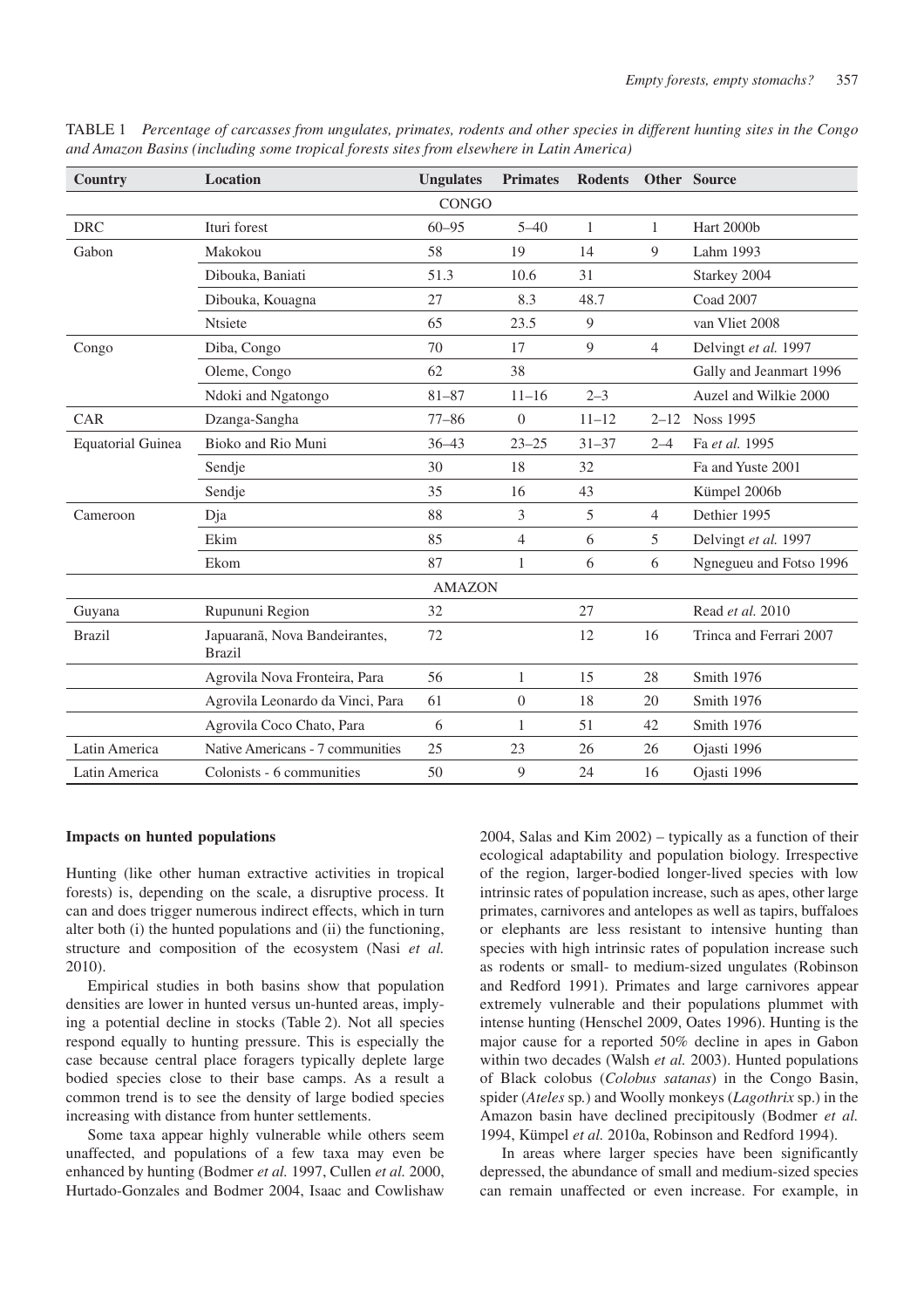| Country             | <b>Location</b>    | Percentage by which mammal densities are<br>lower in moderately to heavily<br>hunted forests than in un-hunted forest | <b>Reference</b>          |  |  |  |
|---------------------|--------------------|-----------------------------------------------------------------------------------------------------------------------|---------------------------|--|--|--|
|                     |                    | <b>AMAZON</b>                                                                                                         |                           |  |  |  |
| <b>Brazil</b>       | 23 Amazonian sites | 80.8                                                                                                                  | Peres 2000b               |  |  |  |
| Ecuador             | Quehueiri-ono      | 35.3                                                                                                                  | Mena et al. 2000          |  |  |  |
| Paraguay            | Mbaracayu          | 53.0                                                                                                                  | Hill and Padwe 2000       |  |  |  |
| Paraguay            | Mbaracayu          | $0$ to $40$                                                                                                           | Hill <i>et al.</i> 2003   |  |  |  |
| <b>Brazil</b>       | Mata de Planalto   | 27 to 69                                                                                                              | Cullen <i>et al.</i> 2000 |  |  |  |
| <b>CONGO</b>        |                    |                                                                                                                       |                           |  |  |  |
| D.R. of Congo       | Ituri I            | 42.1                                                                                                                  | <b>Hart 2000</b>          |  |  |  |
| D.R. of Congo       | Ituri II           | 12.9                                                                                                                  | <b>Hart 2000</b>          |  |  |  |
| C. African Republic | Mossapoula         | 43.9                                                                                                                  | <b>Noss 2000</b>          |  |  |  |
| Gabon               | Makokou            | 43.0 to 100                                                                                                           | Lahm 2001                 |  |  |  |

TABLE 2 *Decrease in population densities in hunted areas compared to unhunted areas. Modified from Nasi et al. 2008*

Gabon, the small Blue duiker is significantly less abundant in remote forests within the boundaries of the Ivindo National Park than in hunted areas with similar vegetation cover close to the town of Makokou, while the larger Peter's (*Cephalophus callipygus*) and Bay duiker (*C. dorsalis*) are less abundant or even depleted (van Vliet 2008, van Vliet *et al.* 2007). Similar patterns have been recorded in the Amazon with declining White-lipped peccary (*Tayassu pecari*) populations being accompanied by increasing density and larger group sizes for Collared peccaries (*Pecari tajacu)* (Fragoso 1994). This is highly suggestive of density compensation (Peres and Dolman 2000) processes where the abundance of resilient species rises if their more vulnerable competitors for resources (space, food, etc.) are removed. Source-sink effects (Novaro *et al.* 2000, Salas and Kim 2002), spatial heterogeneity (Kümpel *et al.* 2010a, van Vliet *et al.* 2010a) or high dispersal (Hart 2000a) can also help maintain populations in hunted areas, masking or compensating for hunting driven population decline.

#### **Impacts on ecosystems**

The loss of wildlife from forest ecosystems can lead to the disruption of ecological and evolutionary processes, changes in species composition within ecosystems and probably a general reduction in biological diversity (Emmons 1989, Redford 1992) creating "Empty Forests". Most ecosystem processes are driven by the combined activities of many species. Plant regeneration (affected by pollinators, seed dispersers and predators) and plant diversity (affected by a change in herbivory patterns or pest increase) are often dependent upon the presence of specific species or groups of species (Beck 2006, 2008, Keuroghlian and Eaton 2009, Nuñez Iturri and Howe 2007, Terborgh *et al.* 2008, Vanthomme *et al.* 2010, Wright *et al.* 2007b). Reviews and discussion on ecological impacts of defaunation in general are covered elsewhere (Bennett and Robinson 2000, Şekercioğlu *et al.* 2004, Stoner *et al.* 2007, Wright 2003, Wright *et al.* 2007b).

The disappearance, or even extreme reduction, of populations of 'keystone species', 'ecosystem engineers', or other species or groups of importance in ecological communities is expected to have a disproportionate impact on the ecosystem compared to the loss of other species (Campos-Arceiz and Blake 2011, Fragoso 1997, Keuroghlian and Eaton 2009). Hunters preferentially target large animals whenever they are available and these are often keystone species. Top predators (e.g. large cats, raptors, crocodiles) impact biodiversity by providing resources that would otherwise be scarcely available to other species (e.g. carrion) or by initiating trophic cascades (Sergio *et al.* 2008, Terborgh 2010). Local extinction of these predators can trigger major changes in prey populations, which in turn can dramatically alter browsing or grazing by herbivorous species to the point where large regime shifts or ecosystem collapse happen. Elephants (Campos-Arceiz and Blake 2011), but also ungulates such as tapirs and peccaries (Beck 2006, Fragoso 1997, Keuroghlian and Eaton 2009), can play major roles in modifying vegetation structure, composition and dynamic through their feeding habits and movements in the forest. Tapirs, peccaries, wild pigs, deer, duikers and the larger rodents are among the most active seed dispersers or predators; thus a significant change in their population densities will have a major effect on seedling survival and forest regeneration (Beck 2005, Bodmer 1991, Fragoso 1997).

#### BUSHMEAT IN LOCAL PEOPLE'S LIVELIHOODS

## **The importance of bushmeat in the diets of rural and urban populations**

*Bushmeat consumption by rural and urban populations*  Bushmeat consumption by rural communities has been reported in a number of studies (Table 3) for the two basins. Rigorous comparison across sites is not possible as ratios are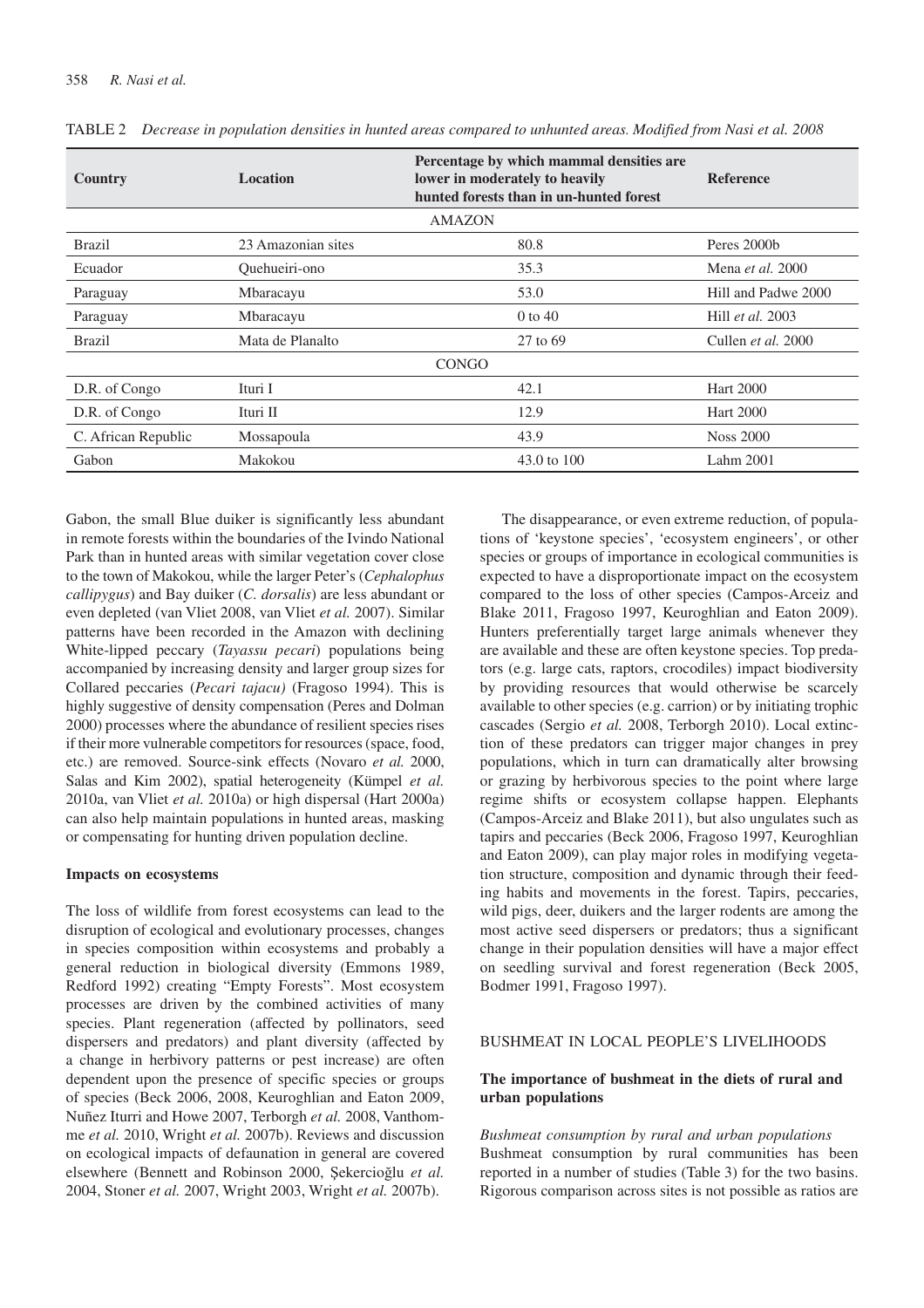| Indigenous group (or site) and<br>country                            | Annual consumption of bushmeat<br>based on deadweight (kg/person/year) | <b>Source</b>                                |
|----------------------------------------------------------------------|------------------------------------------------------------------------|----------------------------------------------|
|                                                                      | <b>AMAZON</b>                                                          |                                              |
| Bari, Colombia                                                       | 35.8                                                                   | Ojasti 1996                                  |
| Cuiba, Colombia                                                      | 191.6                                                                  | Ojasti 1996                                  |
| Jivaro, Peru and Ecuador                                             | 101.5                                                                  | Ojasti 1996                                  |
| Kainsang, Brazil                                                     | 34.7                                                                   | Ojasti 1996                                  |
| Transamazon highway, Brazil                                          | $2.1 - 15.8$                                                           | <b>Smith 1976</b>                            |
| Japuaranã, Nova Bandeirantes, Brazil                                 | 73                                                                     | Trinca and Ferrari 2007                      |
| Sharanahua, Peru                                                     | 99.6                                                                   | Ojasti 1996                                  |
| Shipibo, Peru                                                        | 17.2                                                                   | Ojasti 1996                                  |
| Siona, Secova, Ecuador                                               | 74.8                                                                   | Ojasti 1996                                  |
| Trio, Suriname                                                       | 47.5                                                                   | Ojasti 1996                                  |
| Sirino, Bolivia                                                      | 79.9                                                                   | Ojasti 1996                                  |
| Yanomano, Venezuela                                                  | 52.2                                                                   | Ojasti 1996                                  |
| Yékwana, Venezuela                                                   | 58                                                                     | Ojasti 1996                                  |
| Yukpa, Venezuela                                                     | 10.2                                                                   | Ojasti 1996                                  |
|                                                                      | <b>CONGO</b>                                                           |                                              |
| Ituri Forest, DRC                                                    | 58.4                                                                   | Bailey and Peacock1988                       |
| Ituri Forest, DRC                                                    | 43.8                                                                   | Aunger 1992                                  |
| Ogoué Ivindo, Gabon                                                  | $36.5 - 62.05$                                                         | Lahm 1993                                    |
| Mossapoula, CAR                                                      | 18.3                                                                   | <b>Noss 1995</b>                             |
| Dja Reserve, Cameroon; Ngotto CAR<br>and Odzala National Park, Congo | $29.2 - 58.4$                                                          | Delvingt 1997                                |
| Campo Man Reserve                                                    | 69.4                                                                   | Dounias et al. 1995 reported in Dethier 1995 |
| Mvae, Cameroon                                                       | 67.0                                                                   | Bahuchet and Ioveva 1999                     |
| Kola, Cameroon                                                       | 79.0                                                                   |                                              |
| Northern Congo (forest villages)                                     | 33.0                                                                   | Auzel 1997                                   |
| Northern Congo (forestry camp)                                       | 53.0                                                                   |                                              |
| Badjoué, Cameroon                                                    | $16.4 - 35.9$                                                          | Delvingt et al. 2001                         |
| Azande, DRC                                                          | 14.6                                                                   | De Merode et al. 2004                        |
| Dibouka and Baniati villages, Gabon                                  | 97.8                                                                   | Starkey 2004                                 |
| Forest villages near Okondja, Gabon                                  | 94.9                                                                   |                                              |
| Coastal villages near Omboué, Gabon                                  | 18.3                                                                   |                                              |

TABLE 3 *Average daily wild meat consumption (kg/person/year) in rural communities and indigenous people settlements*

based on varying parameters (whole carcass, dressed, or boned-out weights; per capita or using Average Male Equivalents). The range of values does not seem, however, to differ significantly for the two basins: for the Amazon (average:  $63 \pm 25$  kg/capita/year; range: 10–190 kg/capita/yr; n = 14) and for the Congo Basin (average:  $51 \pm 14$ kg/capita/year; range:  $7-110$  kg/capita/yr; n = 15).

Data on bushmeat consumption by urban dwellers is especially scarce for the Amazon Basin (see however the case of Iquitos in the following section). Rushton *et al*. (2005) consider urban bushmeat consumption in South America is negligible because of the existence of one of the most important livestock production systems in the world – but we would need some updated reviews to confirm anecdotal evidence. A relatively low percentage of the population consumes bushmeat (mostly indigenous and the smaller rural communities). When they become "richer" the non-indigenous people turn generally to alternative sources of protein. As South America has some of the most important livestock production systems (beef, pork and poultry) in the world the authors suggest that bushmeat is likely to be slowly replaced by domestic sources of protein: "*Bushmeat in South America is not of*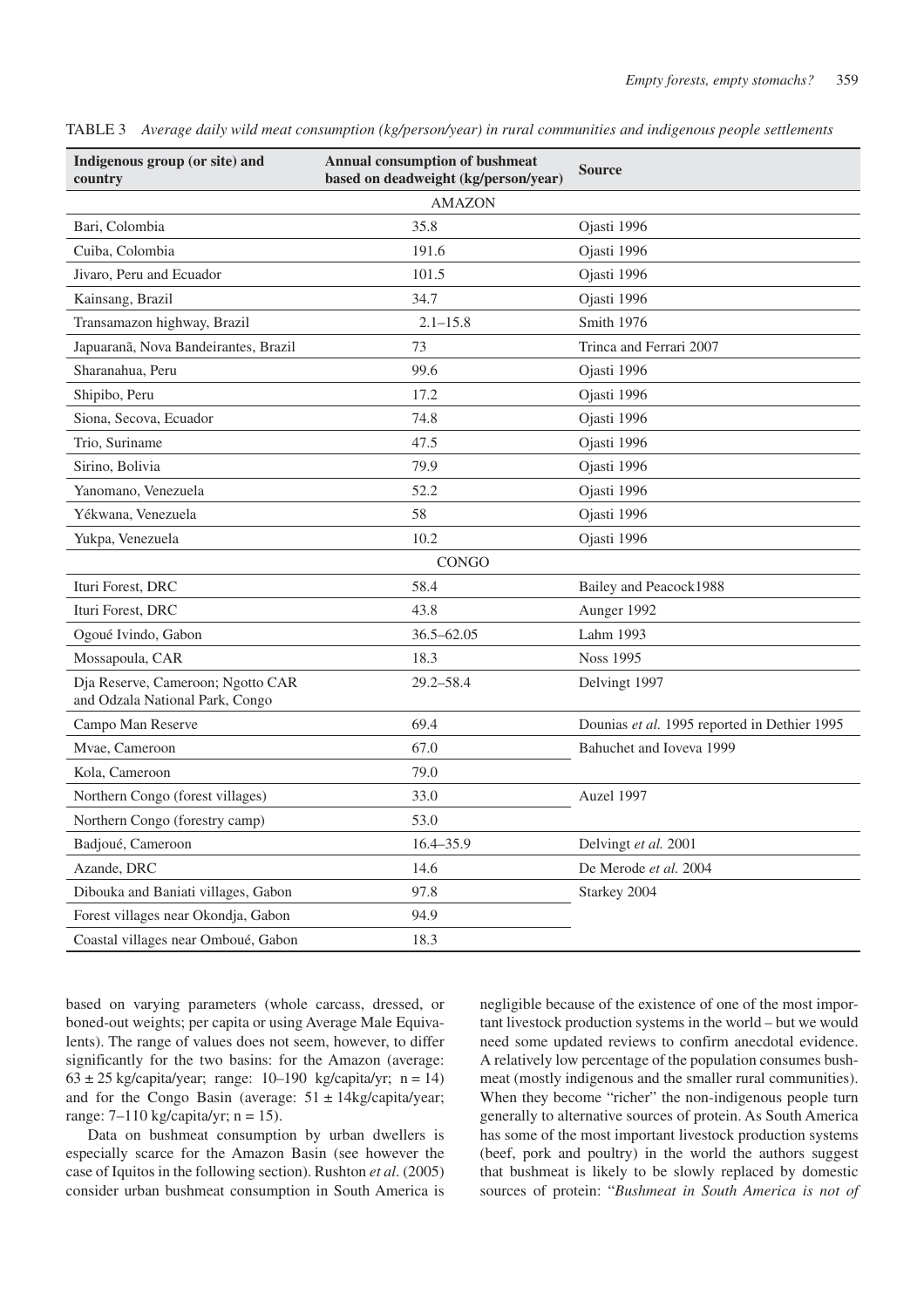*great importance in terms of either of the proportion of people in a population who eat bushmeat nor in terms of its contribution to the livestock and fisheries economy*". Though the income elasticity of demand for bushmeat is still poorly understood, it seems that bushmeat in South America stops being an economic necessity as household income increases. Note also that Rushton *et al*. (2005) emphasize that though only a small percentage of people in South America consume bushmeat – they are typically the poorest and most marginalized. We note that for wealthier sectors of society bushmeat is harvested, sometimes heavily, for sports hunters (many hunting and fishing clubs in small towns across the Amazon) as well as a novelty food for tourists in high-end restaurants in the region. However, the volume and impact of these latter uses are essentially unstudied.

In the Congo Basin the situation is totally different and urban bushmeat consumption is significant. Chardonnet *et al*. (1995) report that urban populations in Gabon, DRC and CAR consumed on average 4.7 kg/person/year; consumption in Libreville (Gabon) is estimated at 7.2 kg/person/year (Wilkie *et al*. 2005), in Bangui (CAR) at 14.6 kg/person/year (Fargeot and Dieval 2000), in Mbanjock (Cameroon) at 2 kg/person/year, etc. Although urban bushmeat consumption per capita appears significantly lower than in rural areas according to most available studies, the contribution of urban areas to the overall bushmeat consumption is high and likely to become higher as the population of Central African countries becomes more urbanised. Given the very significant urban and rural consumption and the either inexistent (e.g. Gabon, DRC, Congo) or pretty limited (Cameroon, CAR) domestic livestock sector, bushmeat remains a crucial component of food security for the Congo Basin.

Using consumption data gathered in this work (Table 3) and updated population figures we can provide updated estimates of bushmeat consumption and wildlife extraction (considering a 0.7 meat/live animal ratio) for the Amazon and Congo Basins in 2010. Our estimates for the Amazon Basin are ten times higher than Fa *et al*. 2002 and similar for the Congo Basin. It would be very dangerous to jump to the conclusion that bushmeat consumption has increased in the Amazon and stabilized in the Congo Basin. Fa *et al*. (2002) estimates for the Amazon were very low, equating to a consumption of 35 g/capita/day, largely below any published data (even contradicting their own data). As for the Congo Basin, data (e.g. population) are notoriously unreliable and consumption patterns very variable.

We can reasonably estimate that our figures are of the right order of magnitude and that annually 6 million tonnes of wildlife in the two basins.

#### *Reasons behind the consumption of bushmeat*

In remote forest areas of Central Africa and the Amazon basin bushmeat is often the main source of animal protein available and plays an essential role in people's diets especially where livestock husbandry is not a feasible option and wild fish not available. Eating bushmeat is therefore a matter of survival with few if any alternatives. When wild fish is available it can outweigh the importance of bushmeat in the diet of forest dwellers (Rushton *et al.* 2005 in Peru or Wilkie *et al.* 2005 in Gabon). The consumption of fish and/or bushmeat seems to be closely linked to both availability and/or price of substitutes. Overall, people who depend on wild protein will substitute wild fish and wild meat for one another, depending on the price and availability of each. This means that a decline in one wild resource tends to drive up unsustainable exploitation of the other (Brashares *et al.* 2004). There are also incidences where fish is either or not preferred to bushmeat. This further complicates the understanding of the feedback loop between fish and meat catches (Nasi *et al.* 2008). The other possible wild substitute invertebrates, represents an important traditional habit and also, considering their nutritional composition, a substantial contribution to the human diet (Marconi *et al.* 2002, Vantomme *et al.* 2004) but they are generally seasonal and cannot fully substitute for meat and fish.

Unlike rural or forest dwellers, urban consumers usually have a choice of several sources of protein but may opt for bushmeat for a variety of reasons (e.g. cost, taste or preference) that vary between regions. In such context, bushmeat consumption level can vary according to variations in prices of alternative foods, such as fish (Wilkie *et al.* 2005). In several African cities, bushmeat is still the cheapest source of protein and represents a crucial source of meat for the poorest urban households. In Kisangani, Democratic Republic of Congo (DRC) and Bangui, Central African Republic (CAR), bushmeat is cheaper than many other alternative sources of protein (Fargeot 2010, van Vliet *et al.* in press) or essentially perceived as a 'lower cost' protein as it can be captured rather than purchased (Kümpel 2006a). By contrast, in large cities of Equatorial Guinea, Gabon and Cameroon, bushmeat is more of a luxury product. Although preferred for its taste, it is less frequently consumed than frozen mackerel, chicken or pork due to their lower cost (Kümpel *et al.* 2007, Abernethy and

TABLE 4 *Estimated bushmeat consumption and wildlife extraction in the two Basins in 2010*

| <b>Basin</b>        | <b>Dense Forest</b><br>(km <sup>2</sup> ) |        | Population $(x1 000)$ |              | Consumption (tonne/meat/yr) |              |            |
|---------------------|-------------------------------------------|--------|-----------------------|--------------|-----------------------------|--------------|------------|
|                     |                                           | Rural  | Urban                 | <b>Rural</b> | Urban                       | <b>Total</b> | (tonne/yr) |
| Amazon <sup>1</sup> | 3 938 000                                 | 14 425 | 24 3 5 2              | 909 000      | Negligible                  | 909 000      | 299 000    |
| Congo <sup>2</sup>  | 612 000                                   | 57 046 | 41 199                | 2 909 000    | 289 000                     | 3 198 000    | 4 569 000  |

<sup>1</sup>: Environment Outlook in Amazonia – GEO Amazonia; UN Population Division databases

2 : State of the Forest 2008; UN Population Division databases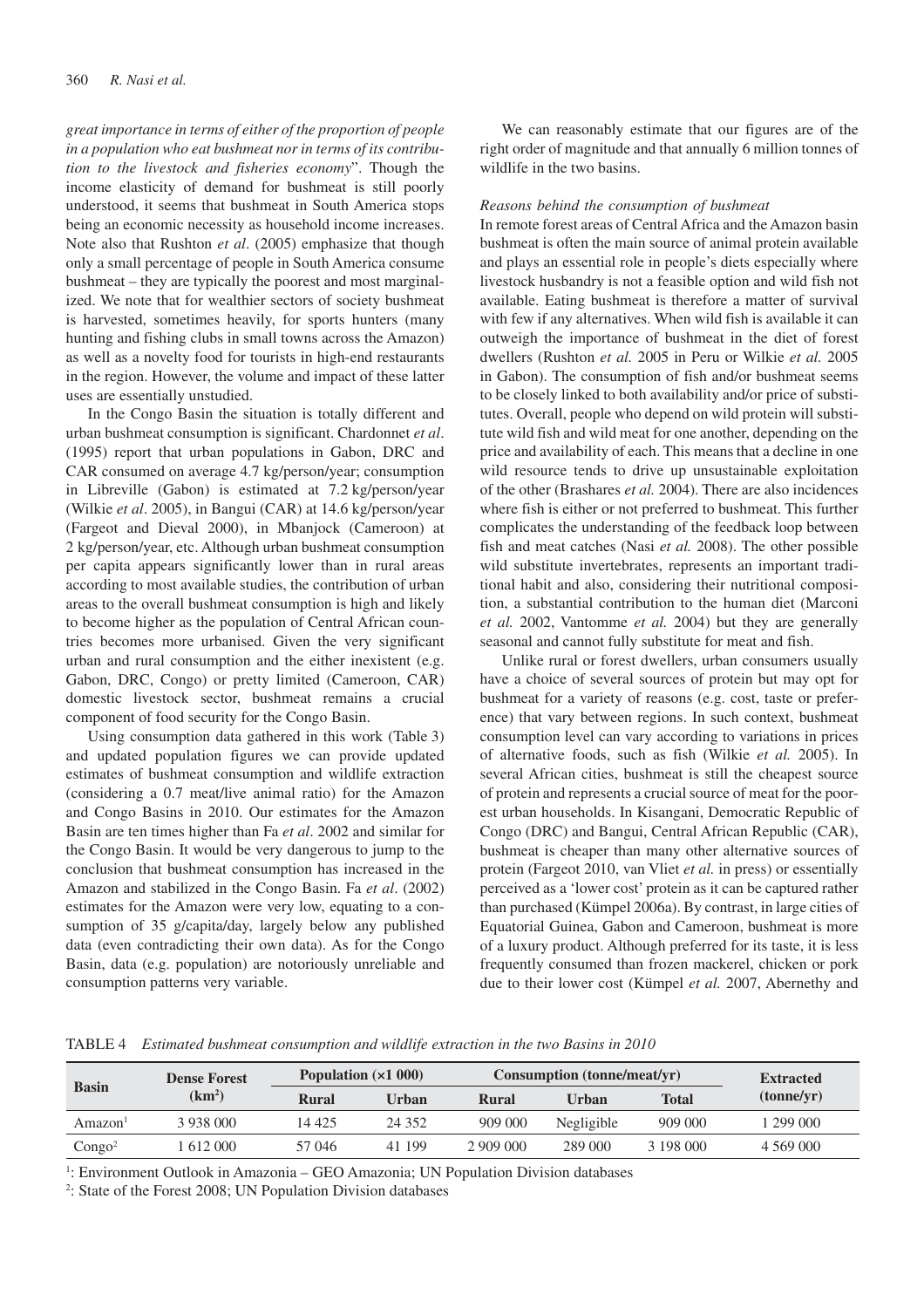Ndong Obiang 2010). Analysis of taste choices in Gabon indicated that consumers differentiate amongst bushmeat species and that wildlife cannot be treated as a generic food source (Knights 2008, Schenck *et al.* 2006). In Latin America, fruit eating species are preferred over folivores, the meat of which is frequently described as "sweet". These include primates of the genera *Ateles* and *Lagothrix*, rodents such as Agoutis and Pacas, and the tropical forest ungulates which tend to be more frugivorous than open country species.

We must finally recognize the cultural significance of bushmeat use, particularly for traditional indigenous peoples confronting major societal and socioeconomic change. In Gabon, bushmeat is associated with the village, with rituals and with ceremonies, such as men's circumcision ceremonies (Angoué *et al.* 2000, van Vliet and Nasi 2008). The traditional role of bushmeat has also been shown in Equatorial Guinea, where some species are considered to have magical or medicinal properties that increase their value and others are taboo (Kümpel 2006a). Taboos on certain foods are widespread in parts of Central Africa (Okouyi 2006, van Vliet and Mbazza in press). Similarly in the Amazon Basin, various key bushmeat species have significant importance within native culture. For instance different Native American groups in the Amazon believe that shamans may reincarnate as peccaries, and these species may even be worshipped as deities in traditional belief systems (Donkin 1985). There are also prohibitions or taboos on hunting some of the species as well, for instance for brocket deer by the Ayoreo People of Bolivia and Paraguay. We have been unable however to find evidence that these taboos play a significant role in regulating harvests.

# **Sale or self-consumption: trade and income generated by bushmeat**

#### *Local trade*

Even where bushmeat is used to satisfy basic subsistence requirements, many families also hunt wild game for sale to meet short term cash needs (Table 5). For hunters, the distinction between subsistence and commercial use is often blurred, with meat from the forest supplementing both diets and incomes (e.g. Bodmer and Lozano 2001, Bodmer *et al.* 2004, Kümpel *et al.* 2010b, 2010c).

It is important to understand to what extent rural people depend on bushmeat and would therefore suffer if the resource diminished. Many depend on wildlife resources as a buffer to see them through times of hardship (e.g. unemployment, illness of relatives, crop failure), or to gain additional income for special needs (e.g. school fees, festivals, funerals) (Fa and Brown 2009), and this 'safety net' is often more important for the more vulnerable members of a community (Allebone-Webb 2009, de Merode *et al.* 2004). In South America, for small holders it buffers domestic livestock such as goats and cattle, key economic reserves that can be easily converted into cash for poor country dwellers (Altrichter 2006). In a similar way, bushmeat can further subsidize large ranch owners economically since they often resist providing livestock meat for their workmen, who are encouraged to hunt instead. Bushmeat can also be differentially important during times of stress for local people, such as when crops fail. In some cases it tends to be relied on more by community members who practice seasonal migrant labour (e.g., to participate in agribusiness harvests), and hence have less time to plant family gardens or for livestock husbandry (Noss 1999, Noss and Cuellar 2001). Another factor in South America is that as household wealth has increased in some rural communities wild game consumption has increased, in part due to greater availability of firearms (Espinosa 2008, Godoy *et al.* 2009).

Commercial trade is probably the primary driver of the increasing levels of bushmeat off take in the Congo Basin (Bennett *et al.* 2007, Davies 2002). On average per capita urban consumption across the region appears an order of magnitude smaller than rural consumption but while per capita urban consumption of bushmeat is lower than per capita rural consumption, aggregate urban consumption is usually higher than aggregate rural consumption due to the size of the urban population (Chardonnet *et al.*1995, Starkey 2004). In the Congo Basin, bushmeat trade occurs in established markets together with the commercialisation of other agricultural products. However, since much bushmeat is also sold through informal channels such as from rural hunters directly to urban consumers, established bushmeat markets channel only a portion (probably 50–60%) of the total urban consumption (Bahuchet and Ioveva 1999, Starkey 2004, Trefon and de Maret 1999). Starkey (2004) estimated that a total of 161 tonnes of bushmeat was sold per year in five markets in Gabon. Similarly, Fa *et al.* (1995) suggested that the volume of bushmeat traded annually in Equatorial Guinea's two main markets is of the order of 178 tons. An inventory in 1995–96 of the four main markets in the Cameroon capital, Yaoundé, estimated sales of 840–1 080 tons of bushmeat per year (Bahuchet and Ioveva 1999). In Yaoundé, Edderai and Dame (2006) identified 15 markets and 145 restaurants and cafeterias selling bushmeat and providing an occupation for 249 people, of whom 84.3% are women. Fargeot and Dieval (2000) estimate annual consumption in Bangui, Central African Republic, to be of the order of 9 500 tons per year.

In the Amazon Basin commercialisation occurs in largely hidden markets and bushmeat consumption in urban areas is unevenly studied. Here, the scale of the bush meat trade is less well-known than in the Congo Basin and appear highly variable. Bodmer *et al.* (2004) estimated the number of animals hunted annually in the Peruvian Amazon (Loreto region) as above 110 000 but how much of this catch is sold through open-markets is almost impossible to estimate. The best known and largest wild game market is in Iquitos Peru where for instance in the 1990s bush meat prices could reach \$4 per kg (e.g., for meat from the highly prized paca *Cunniculus paca*) and the meat from an individual large peccary could be worth as much as US\$60 with the hide bringing in an additional \$10 to the hunter (Bodmer and Lozano 2001, Claggett 1998). This market arose due to the lack of cattle ranching in this part of the lowland Amazon.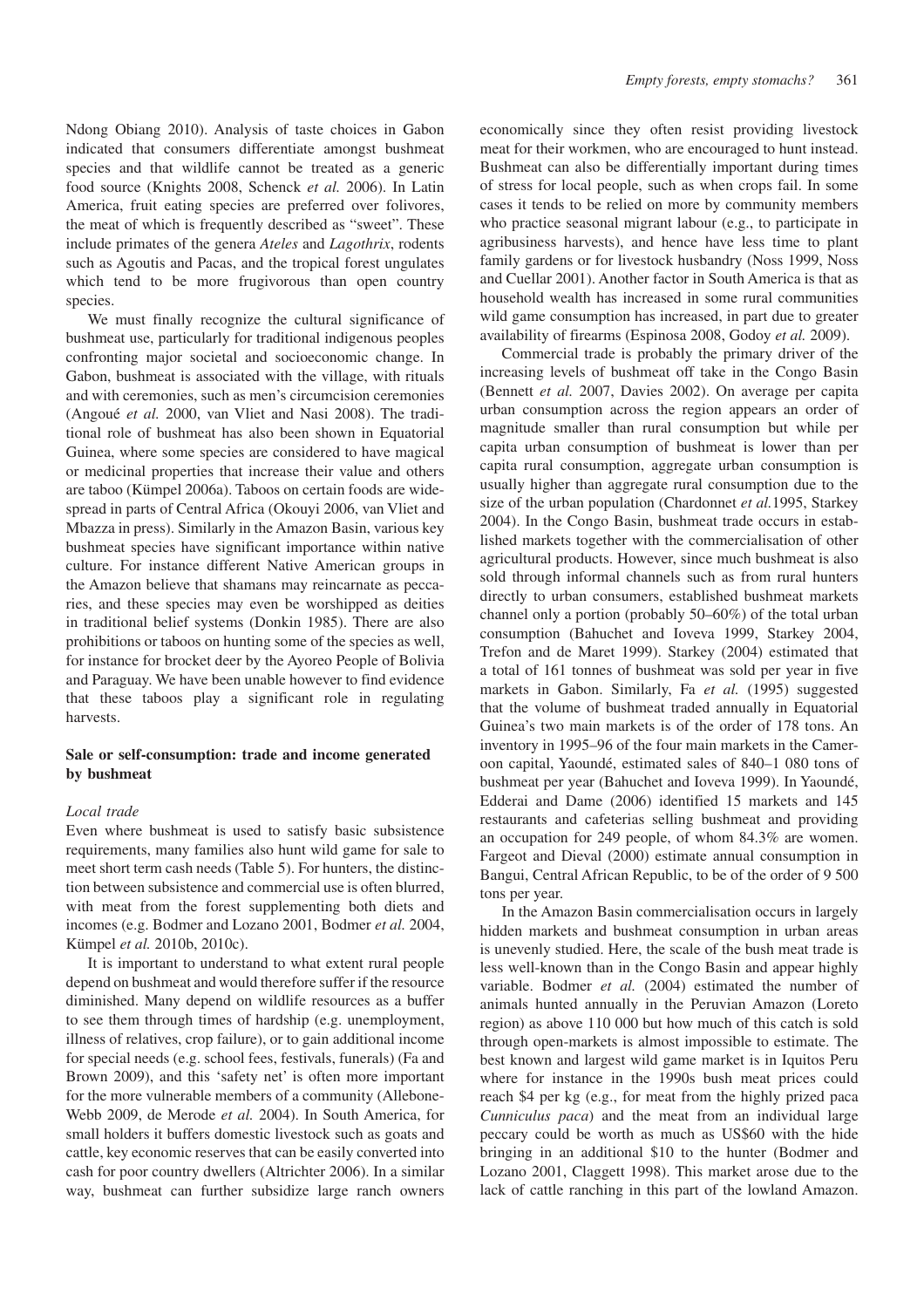# 362 *R. Nasi et al.*

| Country                  | Locally consumed (% biomass) | Sold (% biomass) | <b>Source</b>           |
|--------------------------|------------------------------|------------------|-------------------------|
|                          |                              | <b>CONGO</b>     |                         |
| <b>DRC</b>               | 10                           | 90               | de Merode et al. 2004   |
| CAR                      | 27                           | 73               | <b>Noss 1995</b>        |
|                          | 65                           | 35               | Delvingt 1997           |
| <b>Equatorial Guinea</b> | 57                           | 34               | Fa and Yuste 2001       |
|                          | 10                           | 90               | Kümpel 2006a            |
| Gabon                    | 41                           | 59               | Starkey 2004            |
|                          | 60                           | 40               | van Vliet and Nasi 2008 |
|                          | 56                           | 44               | Carpaneto et al. 2007   |
| Cameroon                 | 36                           | 64               | Wright and Priston 2010 |
|                          | 44                           | 56               | <b>Solly 2004</b>       |
|                          | 34                           | 40               | Delvingt 1997           |
|                          | 63                           | 15               | Takforyan 2001          |
|                          | 59                           | 28               | Takforyan 2001          |
|                          | 68                           | 14               | Dounias 1999            |
| Congo                    | 28                           | 68               | Delvingt 1997           |
|                          | 42                           | 54               | Delvingt 1997           |
|                          | 45                           | 35               | Delvingt 1997           |
|                          |                              | <b>AMAZON</b>    |                         |
| <b>Brazil</b>            | 100                          |                  | Trinca and Ferrari 2007 |
|                          | 100                          |                  | Parry et al. 2009       |
|                          | 100                          |                  | Fragoso et al. 2000     |
| Peru                     | 14                           | 86               | Bodmer et al. 1994      |
|                          | 59                           | 41               | Claggett 1998           |
|                          | 54                           | 46               | Claggett 1998           |
|                          | 42                           | 58               | Claggett 1998           |

TABLE 5 *Wild meat use (self consumption and sold) in various communities*

Another special example of such use is the commercial harvest of Capybara meat for lent in Venezuela (Hoogesteijn and Chapman 1997, Ojeda 1997) although cash benefits from this tend to accrue to large ranch owners rather than benefit poor rural livelihoods because the remaining land available for capybaras tends to be on extensive land holdings as opposed to small farms. Elsewhere, bush meat may be sold in cities and on road side stands across the region, but typically not commanding higher prices than for domestic livestock such as cattle.

#### *International trade*

There is very scarce quantitative data concerning the international trade of bushmeat and almost nothing on the Amazon Basin where the problem seems to relate more to the international exotic pet trade, as well as the hide trade as is the case for peccaries. Bushmeat trade across borders is frequent in the Congo Basin, especially in forest blocks located close to national borders where civil unrest and war have increased the availability of ammunitions and the demand for bushmeat. Bushmeat trade to Western countries also exists. A recent study at Roissy-Charles de Gaulle airport, in France, researchers identified eleven bushmeat species from confiscated luggage, including primates, crocodiles and pangolins and estimated that around 270 tonnes of bushmeat passing unchecked through a single European airport per year (Chaber *et al.* 2010) The Central African Republic, Cameroon and the Democratic Republic of Congo were identified as the main sources of bushmeat.

## CONCLUSION: EMPTY FORESTS AND EMPTY STOMACHS?

Increased hunting pressure has tangible effects on wildlife and is likely to have long term impacts on forest ecosystems. As it is expected in hunted areas, the abundance and composition of mammal assemblages differ from un-hunted areas.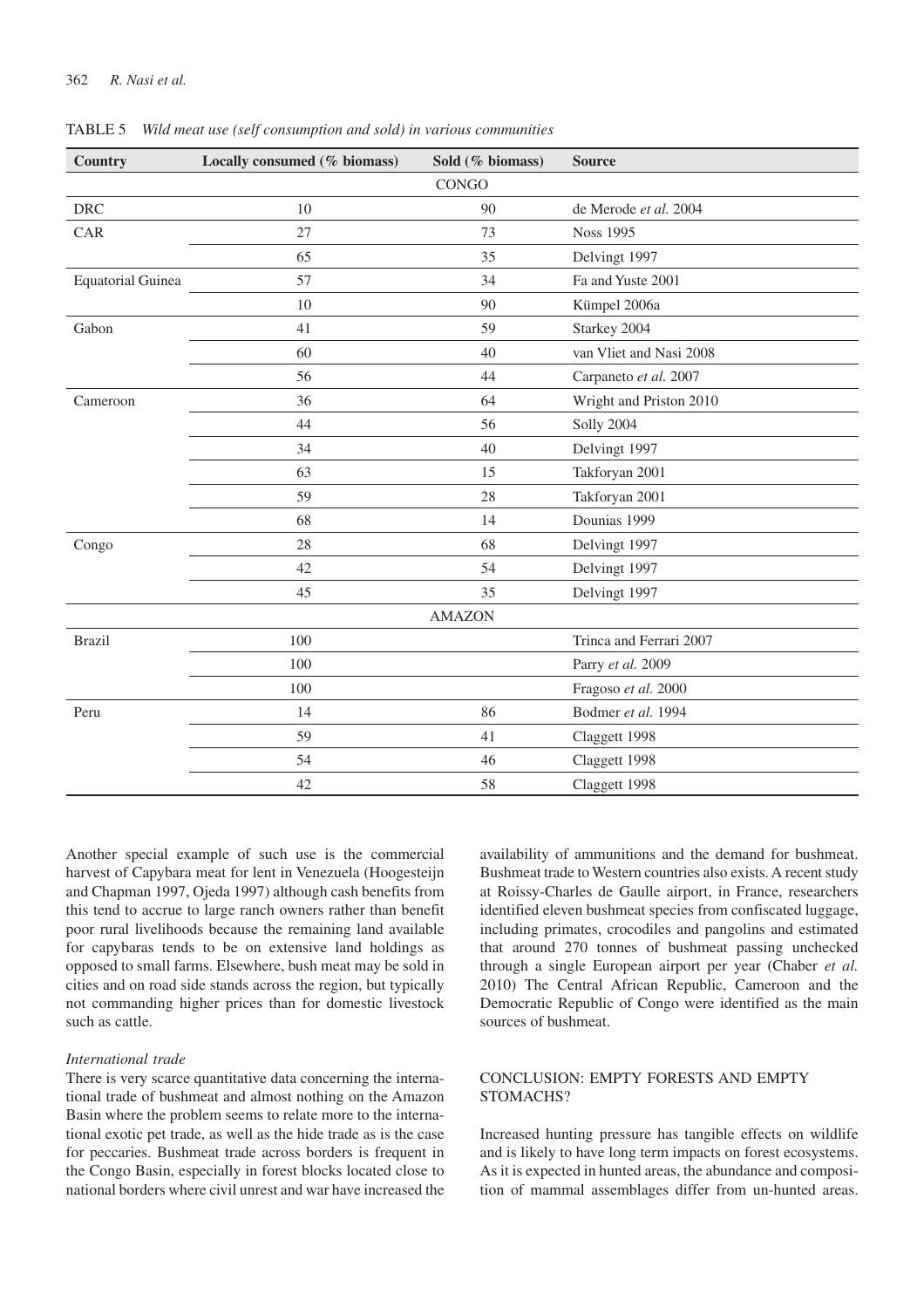Many vulnerable species such as elephants, tapirs and great apes, although not representing high percentages in the hunter's catch, have declined or become locally depleted due to hunting. Very little is known however for the majority of Central African hunted species that are partially or totally protected. Knowledge on the ecology of major bushmeat species in the Amazon is better but four of some 30 such species are in the data deficient category of the IUCN Red List. The effects of hunting on these species need further investigation, with a particular focus on the impacts of hunting at varying spatial and temporal scales and under different hunting techniques, to provide objective information for sustainable wildlife management.

On the other hand, despite long and continuous sustained heavy harvesting, some bushmeat species continue to thrive in natural and modified habitats. The most resilient species are often able to adapt to hunting pressure, either by modifying their biological parameters and their ecology or by taking the niches left empty by the most vulnerable species. Thus, high harvesting pressure should not always be equated with local extinction. As a result, and because bushmeat plays a crucial role in the diets and livelihoods of people, options for sustainable harvest need to be investigated. Indeed, rural and urban people in Central Africa and indigenous people and part of the rural poor in the Amazon, use bushmeat as a major source of protein and income or to serve multiple social roles.

The level of dependency on bushmeat is however different in both basins: In the Amazon Basin, a relatively small number of indigenous people depend on bushmeat for their everyday life and hunt at sustainable levels for most species. As the rural non-indigenous or pioneer population becomes wealthier it looks more towards alternative protein sources (livestock, poultry). The urban population has access to one of the most active livestock sector of the world and therefore does not depend on bushmeat for protein intake. Urban trade in bushmeat is limited in size and location - though not very well known – and is not a major driver. With urbanization, wealth, and the availability of other meat sources, bushmeat harvest is likely to decline sharply in the future. The flip side of the coin is that the production of the main alternative source of protein (e.g. cattle) is also the main driver of deforestation in the Amazon basin, with well known negative effects on wildlife and ecosystems. The policy approach in the Amazon could well be inspired by Sarawak, Malaysia (Bennett *et al.* 2000), where A Master Plan for Wildlife has been developed. In Sarawak a strictly enforced law bans trade in wild animals and their parts, ensures strict control of shotgun cartridge availability and of hunting in logging concessions, and provides for broad education programs and involvement of local communities in the management of protected areas. This was enacted in 1998 through a "Wild Life Protection Ordinance" put into effect through intensive programmes of education and enforcement combined with strong support from rural community leaders as a means to conserve the resources

on which the rural constituents depend (Bennett and Madhu Rao 2002). This success was possible in Sarawak because the commercial wildlife trade mainly supplies a luxury, urban market with plenty of alternative protein sources available. This situation has some similarities to prevailing circumstances in most urban areas in the Amazon Basin, and might be a useful model to adapt or replicate.

In the Congo Basin, increasing population and trade from rural to urban areas compounded with the lack of any sizeable domestic meat sector are the main drivers of unsustainable levels of hunting. Even where urban consumers have access to domesticated sources of meat they are imported and/or expensive and bushmeat remains an important part of their diet. With an estimated yearly extraction rate in the Congo Basin of 4.5 million tonnes, we would need to transform large areas of tropical forests or savannas into pasture to replace bushmeat by cattle. As comparison, the Brazilian beef production (8.6 million tonnes in 2005<sup>1</sup>) is considered responsible of about 50 million ha of deforestation. If bushmeat consumption in the Congo Basin was to be replaced by locally produced beef, an area as large as 25 million hectares might have to be converted to pastures. Pigs and chickens have much higher feed conversion rates than do cattle and both can thrive on kitchen scraps and crop residues. Focusing on pig or chicken husbandry rather than cattle ranching would then make more sense in the Congo Basin, but managing wildlife resoures will remain a necessity for decades to come.

Achieving sustainable harvest of bushmeat is therefore a necessity and by far, the best available option compatible with biodiversity conservation, local livelihoods, food security and food self sufficiency. Banning and strictly enforcing the sale of endangered or at risk species in urban markets but allowing the continued sale of resilient species would be a good step in Central Africa. If banned species where confiscated in the market and publically incinerated (to demonstrate that the police were not simply going to resell the meat elsewhere) market sellers would quickly see no profit in selling these species and would stop buying then from traders. At least that is the theory. Furthermore, as much of the commercial bushmeat that is consumed in urban households comes from logging concessions that represent the single largest landuse in the Congo Basin, increasing certification and forcing logging companies to halt hunting and export of bushmeat from their concessions would do much to reduce urban consumption (see Nasi *et al.* 2011 for examples).

Multidisciplinary approaches are needed to combine a better knowledge of the use and trade of bushmeat, the strengthening of legal frameworks, the provision of food and livelihood alternatives and the sustainable use of wildlife. None of these alone appear to be able to solve the so-called "bushmeat crisis", but combined and incorporated into solid national and regional bushmeat strategies, there is potential to achieve a more sustainable use of wildlife for food in the Congo Basin.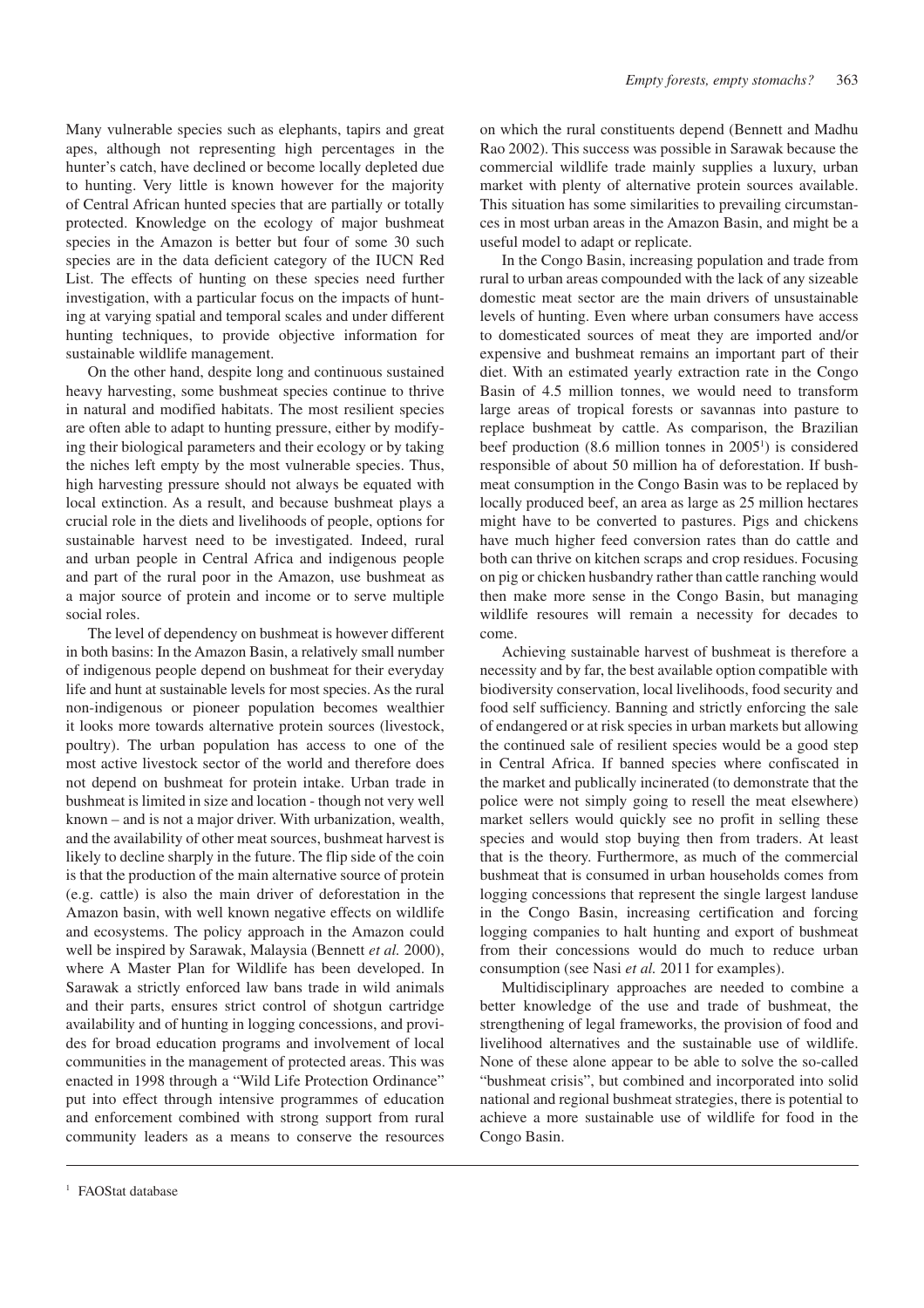#### **REFERENCES**

- ABERNETHY, K. and NDONG OBIANG, A.M. 2010. *Bushmeat in Gabon/La viande de Brousse au Gabon*. Technical Report to the Directeur Général des Eaux et Forets, Président du Comité Inter-ministériel de la Stratégie Nationale de Gestion de la Viande de Brousse. Ministère des Eaux et Forêts, Gabon.
- ALLEBONE-WEBB, S. 2009. *Evaluating dependence on wildlife products in rural Equatorial Guinea*. University of London, London, United Kingdom.
- ALTRICHTER, M. 2006. Wildlife in the life of local people of the semi-arid Argentine Chaco. *Biodiversity and Conservation* **15**: 2719–2736.
- ANGOUÉ, C., ASSOKO NDONG, A., BINOT, A., CARETTE, S., DE MARET, P. and TREFON, T. 2000. *Gabon.* In: BAHUCHET, S. and MARET, P.D. (eds.) *Les peuples des forêts tropicales aujhourd'hui: Volume III Région Afrique Central*. Programme Avenir des Peuples des Forêts Tropicales (APFT), Université Libre de Bruxelles, Brussels, Belgium.
- AUNGER, R. 1992. *An ethnography of variation: food avoidance among horticulturalists and foragers in the Ituri forest, Zaire*. PhD, University of California, Los Angeles.
- AUZEL, P. 1997. *Exploitation du milieu et émergence de nouvelles maladies virales : le cas de la faune sauvage dans les forêts d'Afrique Centrale*. Mémoire de DEA ETES : Orléans. 184 p + annexes.
- AUZEL, P. and WILKIE, D.S. 2000. *Wildlife use in Northern Congo: hunting in a commercial logging concession*. 413–454 p. In: ROBINSON, J.G. and BENNET, E.L. (eds.) *Hunting for sustainability in tropical forests*. Columbia University Press, New York.
- BAHUCHET, S. and IOVEVA, K. 1999. *De la forêt au marché: le commerce du gibier au sud Cameroun*. In: BAHUCHET, S., BLEY, H., PAGEZY, D. And VERNAZ-ZA-LICHT, N. (eds.) *L'homme et la forêt tropicale*. Editions de Bergier.
- BAILEY, R.C. and PEACOCK, N.R. 1988. *Efe pygmies of northeast Zaire: subsistence strategies in the Ituri forest*. In: DE GARINE, I. And HARRISON, G.A. (eds.) *Uncertainty in the food supply*. Cambridge University Press, Cambridge. 88–117 p.
- BECK, H. 2005. *Seed predation and dispersal by peccaries throughout the Neotropics and its consequences: a review and synthesis*. 77–115 p. In: FORGET, P.M., LAMBERT, J.E., HULME, P.E. and VANDER WALL, S.B. (eds.) *Seed fate: predation, dispersal, and seedling establishment*. CABI Publishing, Wallingfort, U.K.
- BECK, H. 2006. A review of peccary-palm interactions and their ecological ramifications across the Neotropics. *Journal of Mammalogy* **87**: 519–530.
- BECK, H. 2008. *Tropical ecology*. 3616–3624 p. In: JØR-GENSEN, S.E. and FATH, B.D. (eds.) *General ecology, encyclopedia of ecology*. Elsevier, Oxford.
- BENNETT, E.L. and ROBINSON, J.G. 2000. *Hunting of wildlife in tropical forests: implications for biodiversity and forest peoples*. 42 p. Environment Department

Papers: Biodiversity Series - Impact Studies. World Bank, Washington, D.C.

- BENNETT, E.L. and RAO, M. 2002. *Wild meat consumption in Asian tropical forest countries: is this a glimpse of the future for Africa?* In: MAINKA, S. And TRIVEDI, M. (eds.) *Links between biodiversity, conservation, livelihoods and food security: the sustainable use of wild species for meat.* IUCN. 39–44 p.
- BENNETT, E.L., NYAOI, A.J. and SOMPUD, J. 2000. *Saving Borneo's bacon: the sustainability of hunting in Sarawak and Sabah*. In: ROBINSON, J.G. and BENNETT, E.L. (eds.) *Hunting for sustainability in tropical forests*. Columbia University Press, New York. 305–324 p.
- BENNETT, E.L., BLENCOWE, E., BRANDON, K., BROWN, D., BURN, R.W., COWLISHAW, G.C., DAVIES, G., DUBLIN, H., FA, J., MILNER-GULLAND, E.J., ROBINSON, J.R., ROWCLIFFE, J.M., UNDER-WOOD, F. and WILKIE, D. 2007. Hunting for consensus: a statement on reconciling bushmeat harvest, conservation and development policy in west and central Africa. *Conservation Biology* **21**: 884–887.
- BODMER, R.E. 1991. Strategies of seed dispersal and seed predation in amazonian ungulates. *Biotropica* **23**: 255– 261.
- BODMER, R.E., FANG, T.G. and MOYA, I. 1994. Managing wildlife to conserve Amazonian forests: population biology and economic considerations of game hunting. *Biological Conservation* **67**: 29–35.
- BODMER, R.E., EISENBERG, J.F. and REDFORD, K.H. 1997. Hunting and the likelihood of extinction of Amazonian mammals. *Conservation Biology* **11**: 460–466.
- BODMER, R.E. and LOZANO, E.P. 2001. Rural development and sustainable wildlife use in Peru. *Conservation Biology* **15**: 1163–1170.
- BODMER, R.E., LOZANO, E.P. and FANG, T.G. 2004. *Economic analysis of wildlife use in the Peruvian Amazon*. People in Nature: Wildlife Conservation in South and Central America. Columbia University Press, New York.
- BODRIE, J.F. and GIBBS, H.K. 2009. Bushmeat hunting as climate threat. *Science* **326**: 364–365.
- BRASHARES, J.S., ARCESE, P., SAM, M.K., COPPOLIL-LO, P.B., SINCLAIR, A.R.E. and BALMFORD, A. 2004. Bushmeat hunting, wildlife declines and fish supply in West Africa. *Science* **306**: 1180–1183.
- CAMPOS-ARCEIZ, A. and BLAKE, S. 2011. Megagardeners of the forest – the role of elephants in seed dispersal. *Acta Oecologica*.
- CARPANETO, G.M., FUSARI, A. and OKONGO, H. 2007. Subsistence hunting and exploitation of mammals in the Haut-Ogooué province, south-eastern Gabon. *Journal of Anthropological Sciences* **85**: 183–193.
- CBD. 2009. Report of the liaison group on bushmeat meeting. UNEP/CBD/LG-Bushmeat/1/2, Buenos Aires.
- CHABER, A.-L., ALLEBONE-WEBB, S., LIGNEREUX, Y., CUNNINGHAM, A.A. and ROWCLIFFE, J.M. 2010. The scale of illegal meat importation from Africa to Europe via Paris. *Conservation Letters* **3**(5): 317–321.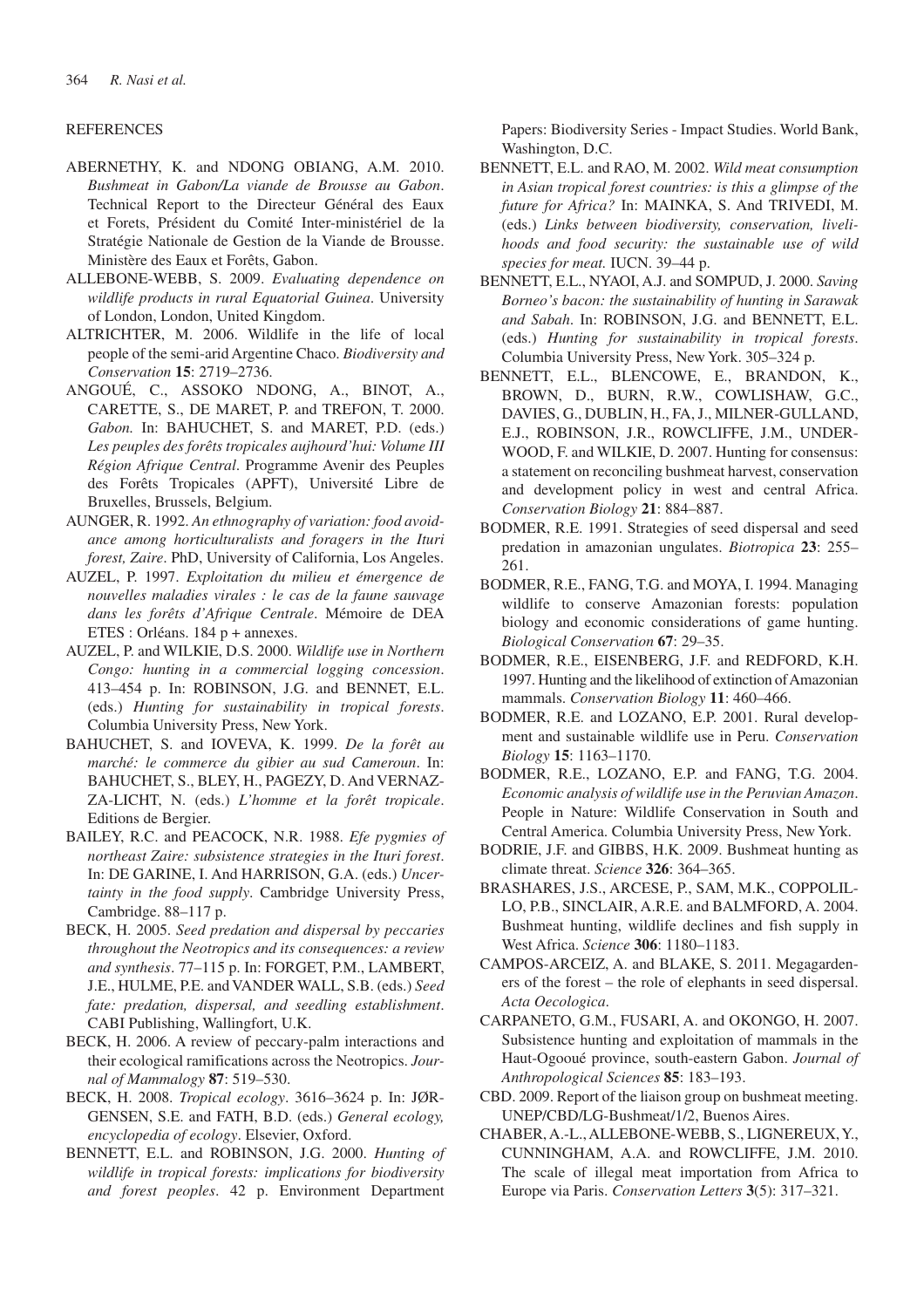- CHARDONNET, P., editor. 1995. Faune sauvage Africaine: la ressource oubliée. International Game Foundation, CIRAD-EMVT, Luxembourg.
- CLAGGETT, P.R. 1998. *The spatial extent and composition of wildlife harvests among three villages in the Peruvian Amazon*. 1998 meeting of the Latin American Studies Association, The Palmer House Hilton Hotel, Chicago, Illinois.
- COAD, L. 2007. *Bushmeat hunting in Gabon: socioeconomics and hunter behaviour*. University of Cambridge, Cambridge.
- COWLISHAW, G., MENDELSON, S. and ROWCLIFFE, J.M. 2005. Evidence of post-depletion sustainability in a mature bushmeat market. *Journal of Applied Ecology* **42**: 460–468.
- CULLEN, L., BODMER, R.E. and PADUA, C.V. 2000. Effects of hunting in habitat fragments of the Atlantic forests, Brazil. *Biological Conservation* **95**: 49–56.
- DAVIES, G. 2002. Bushmeat and international development. *Conservation Biology* **16**: 587–589.
- DE MERODE, E., HOMEWOOD, K. and COWLISHAW, G. 2004. The value of bushmeat and other wild foods to rural households living in extreme poverty in Democratic Republic of Congo. *Biological Conservation* **118**: 573– 581.
- DELVINGT, W. 1997. *La chasse villageoise synthèse régionale des études réalisées durant la première phase du programme ECOFAC au Cameroun, au Congo et en République Centrafricaine*. ECOFAC/AGRECO-CTFT, Brussels, Belgium.
- DELVINGT, W., DETHIER, M., AUZEL, P. and JEANMART, P. 2001. *La chasse villageoise Badjoué, gestion coutumière durable ou pillage de la ressource gibier ?* 65–92 p. In: DELVINGT, W. (ed.) *La forêt des hommes : Terroirs villageois en forêt tropicale africaine*. Les Presses Agronomiques de Gembloux, Gembloux.
- DETHIER, M. 1995. *Etude chasse*. Rapport ECOFAC, Composante Cameroun. AGRECO-CTFT, Bruxelles.
- DONKIN, R.A. 1985. *The peccary with observations on the introduction of pigs to the new world*. The American Philosophical Society, Philadelphia.
- DOUNIAS, E. 1999. *Le câble pris au piège de la conservation. Technologie du piégeage et production cynégétique chez les Mvae du sud Cameroun forestier*. 281–300 p. In: BAHUCHET, S., BLEY, D., PAGEZY, H. and VERNAZZA-LICHT, N. (eds.) *L'homme et la forêt tropicale*. Travaux Société Ecologie Humaine, Paris.
- EDDERAI, D. and DAME, M. 2006. A census of the commercial bushmeat market in Yaoundé, Cameroon. *Oryx* **40**(40): 472–475.
- EMMONS, L.H. 1989. Jaguar predation on Chelonians. *Journal of Herpetology* **23**: 311–314.
- ESPINOSA, M. 2008. What has globalization to do with wildlife use in the remote Amazon? Exploring the links between macroeconomic changes, markets and community entitlements. *Journal of Developing Societies* **24**: 489.
- FA J.E. and PERES, C.A. 2001. *Game vertebrate extraction in African and neotropical forests: an intercontinental comparison*. In: REYNOLDS, J.D., MACE, G.M., REDFORT, K.H. and ROBINSON, J.G. (eds.) *Conservation of exploited species*. Cambridge University Press, Cambridge. 203–241 p.
- FA, J. and YUSTE, J. 2001. Commercial bushmeat hunting in the Monte Mitra forests, Equatorial Guinea: extent and impact. *Animal Biodiversity and Conservation* **24**: 31– 52.
- FA, J.E. and D. BROWN. 2009. Impacts of hunting on mammals in African tropical moist forests: a review and synthesis. Mammal Review **39**: 231–264.
- FA, J.E., YUSTE, J., PEREZ DEL VAL, J. and CASTRO-VIEJO, J. 1995. Impact of market hunting on Mammalian species of Equatorial Guinea. *Conservation Biology* **9**: 1107–1115.
- FA, J.E., PÉRES, C.A. and MEEUWIG, J. 2002. Bushmeat exploitation in tropical forests: an international comparison. *Conservation Biology* **16**(1): 232–237.
- FARGEOT, C. 2010. *Bushmeat consumption in Central African Republic*. XXIII IUFRO Congress, 23rd–28th of August 2010, Seoul, South Korea.
- FARGEOT, C. and DIEVAL, S. 2000. La consommation de gibier à Bangui, quelques données économiques et biologiques. *Canopée*, **18**: 5–7.
- FRAGOSO, J.M.V. 1994. *Large mammals and the community dynamics of an Amazonian rain forest*. Zoology. University of Florida, Gainesville, Florida.
- FRAGOSO, J.M.V. 1997. Tapir-generated seed shadows: scale-dependent patchiness in the Amazon rain forest. *Journal of Ecology* **85**: 519–529.
- FRAGOSO, J.M.V., SILVIUS, K.M. and VILLA-LOBOS, M. 2000. *Wildlife management at the Rio das Mortes Xavante Reserve, MY, Brazil: integrating indigenous culture and scientific method for conservation*. World wildlife Fund-Brazil, Brasilia, Brazil.
- GALLY, M. and JEANMART, P. 1996. *Etude de la chasse villageoise en forêt dense humide d'Afrique Centrale (Cameroun, Congo, République Centrafricaine)*.
- GODOY, R., UNDURRAGA, E., WILKIE, D., REYES-GARCIA, V., HUANCA, T., LEONARD, W., MCDADE, T., TANNER, S. and VADEZ, V. 2009. The effect of wealth and real income on wildlife consumption among native Amazonians in Bolivia: estimates of annual trends with longitudinal household data (2002–2006). *Animal Conservation 9999*.
- HART, J. 2000a. *Impact and sustainability of indigenous hunting in the Ituri Forest, Congo-Zaire: a comparison of unhunted and hunted duiker populations*. 106–153 p. In: ROBINSON, J.G. and BENNETT, E.L. (eds.) *Hunting for sustainability in tropical forests*. Columbia University Press, New York.
- HART, J. 2000b. *Impact and sustainability of indigenous hunting in the Ituri Forest, Congo-Zaire: a comparison of unhunted and hunted duiker populations. Hunting for sustainability in tropical forests*. 106–153 p.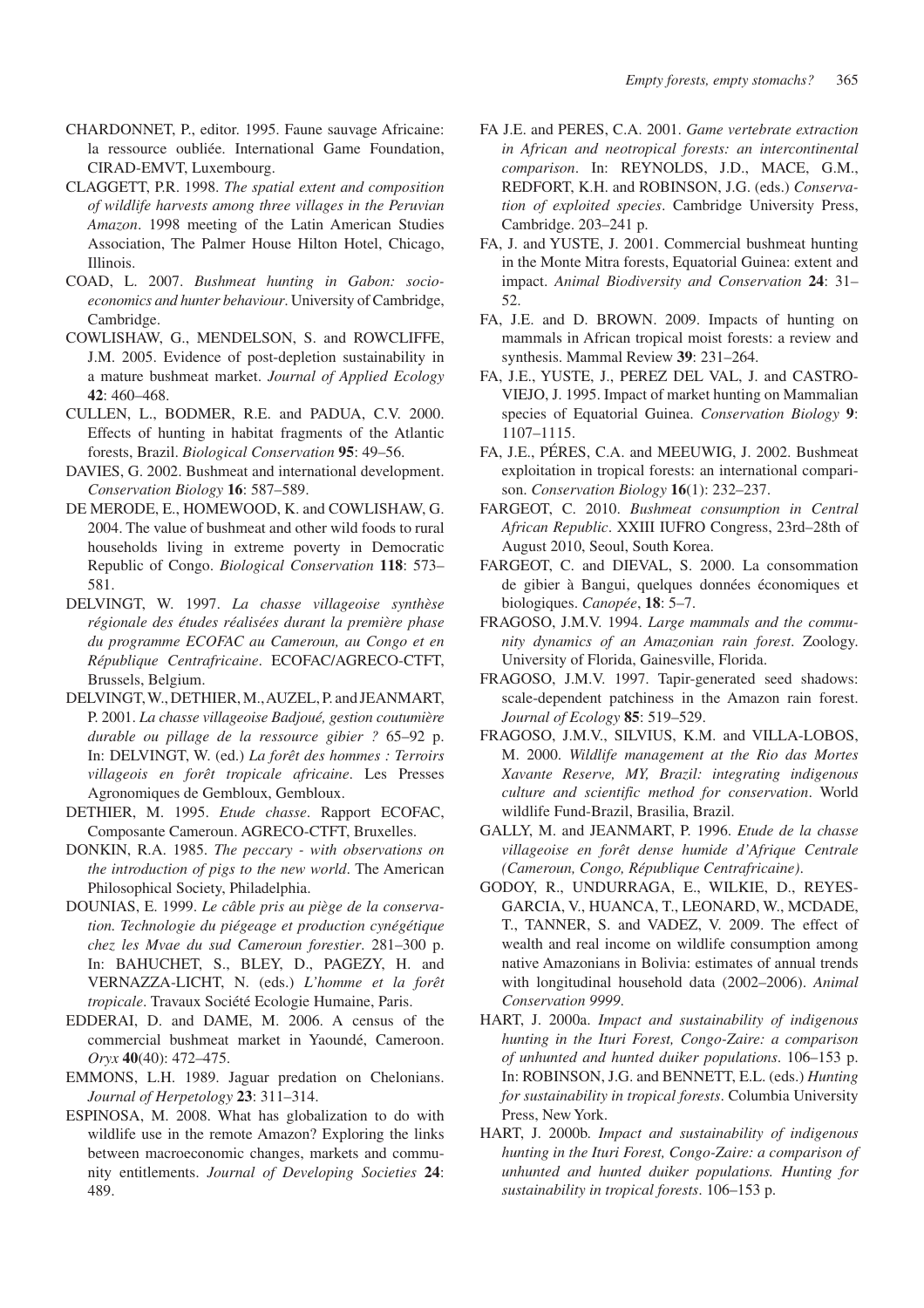- HENSCHEL, P. 2009. *The status and conservation of leopards and other large carnivores in the Congo Basin, and the potential role of reintroduction*. Reintroduction of Top-Order Predators. HAYWARD, M.W. and SOMERS, M.(eds.) Blackwell Publishing, Oxford.
- HOOGESTEIJN, R. and CHAPMAN, C. 1997. Large ranches as conservation tools in the Venezuelan llanos. *Oryx* **31**: 274–284.
- HURTADO-GONZALES, J.L. and BODMER, R.E. 2004. Assessing the sustainability of brocket deer hunting in the Tamshiyacu-Tahuayo Communal Reserve, northeastern Peru. *Biological Conservation* **116**: 1–7.
- ISAAC, N.J.B. and COWLISHAW, G. 2004. *How species respond to multiple extinction threats*. Proceedings of the Royal Society B: Biological Sciences **271**: 1135.
- IUCN 2008. IUCN Red List of Threatened Species.
- KEUROGHLIAN, A. and EATON, D. 2009. Removal of palm fruits and ecosystem engineering in palm stands by whitelipped peccaries (Tayassu pecari) and other frugivores in an isolated Atlantic Forest fragment. *Biodiversity and Conservation* **18**: 1733–1750.
- KNIGHTS, K. 2008. *Who ate all the crocodiles? An investigation of trends and patterns in trade and consumption of bushmeat in Gabon*. Conservation Science. Imperial College, London.
- KÜMPEL, N.F. 2006a. *Incentives for sustainable hunting of bushmeat in Río Muni, Equatorial Guinea*. PhD thesis, Institute of Zoology, Zoological Society of London and Imperial College London, University of London. 247 p. Available at http://www.iccs.org.uk/thesis/KumpelPhD. pdf.
- KÜMPEL, N.F. 2006b. *Incentives for sustainable hunting of bushmeat in Río Muni, Equatorial Guinea*. Institute of Zoology. University of London, London.
- KÜMPEL, N.F., EAST, T., KEYLOCK, N., ROWCLIFFE, J.M., COWLISHAW, G. and MILNER-GULLAND, E.J. 2007. *Determinants of bushmeat consumption and trade in Río Muni, Equatorial Guinea: an urban-rural comparison*. 73–91 p. In: DAVIES, G. and BROWN, D. (eds.) *Bushmeat and livelihoods: wildlife management and poverty reduction*. Blackwell Publishing, Oxford.
- KÜMPEL, N., MILNER-GULLAND, E., COWLISHAW, G. and ROWCLIFFE, J. 2010a. Assessing sustainability at multiple scales in a rotational bushmeat hunting system. *Conservation Biology* **24**: 861–871.
- KÜMPEL, N., MILNER-GULLAND, E., COWLISHAW, G. and ROWCLIFFE, J. 2010b. Incentives for hunting: the role of bushmeat in the household economy in rural Equatorial Guinea. *Human Ecology* **38**: 251–264.
- LAHM, S. 1993. *Ecology and economics of human/wildlife interaction in northeastern Gabon*. New York University.
- MARCONI, S., MANZI, P., PIZZOFERRATO, L., BUSCARDO, E., CERDA, H., HERNANDEZ, D.L., PAOLETTI, M.G. 2002. Nutritional evaluation of terrestrial invertebrates as traditional food in Amazonia. *B iotropica* **34**(2): 273–280.
- MILNER-GULLAND, E.J., BENNETT, E.L. and S.A.M.W.M. GROUP. 2003. Wild meat: the bigger picture. *TRENDS in Ecology and Evolution* **18**: 351–357.
- MOCKRIN, M. 2010. Duiker demography and dispersal under hunting in Northern Congo. *African Journal of Ecology* **48**: 239–247.
- NASI, R., CHRISTOPHERSEN, T. and BELAIR, C. 2010. Ending empty forests: management and sustainable use of wildlife in tropical production forests. *ITTO Tropical Forest Update* **20**: 19–21.
- NASI, R., BROWN, D., WILKIE, D., BENNETT, E., TUTIN, C., VAN TOL, G. and CHRISTOPHERSEN, T. 2008. *Conservation and use of wildlife-based resources: the bushmeat crisis*. Secretariat of the Convention on Biological Diversity and Center for International Forestry Research (CIFOR), Bogor, Indonesia and Montreal, Canada.
- NASI, R., BILLAND, A. and VAN VLIET, N. 2011. Managing for timber and biodiversity in the Congo Basin. *Forest Ecology and Management* DOI:10.1016/j.foreco.2011. 04.005.
- NAUGHTON-TREVES, L., MENA, J.L., TREVES, A., ALVAREZ, N. and RADELOFF, V.C. 2003. Wildlife survival beyond park boundaries: the impact of slash-andburn agriculture and hunting on mammals in Tambopata, Peru. *Conservation Biology* **17**: 1106–1117.
- NGNEGUEU, P. and FOTSO, R. 1996. *Chasse villageoise et conséquences pour la conservation de la biodiversité dans la réserve de biosphere du Dja.*. COFAC Yaoundé, Cameroon.
- NOSS, A. 1995. *Duikers, cables, and nets: a cultural ecology of hunting in a central African forest*. University of Florida, Gainesville, Florida.
- NOSS, A. 1999. *La sostenibilidad de la caceria de subsistencia Izoceña*. 535–543 p. In: CABRERA, E., MERCOLLI, C. and RESQUIN, R. (eds.) *Manejo de fauna silvestre en Amazonıa y Latinoamerica*. CITES Paraguay, Fundacion Moises Bertoni, University of Florida, Asuncion, Paraguay.
- NOSS, A.J. 2000. *Cable snares and nets in the Central African Republic*. 282–304 p. In: ROBINSON, J.G. and BENNETT, E.L. (eds.) *Hunting for sustainability in tropical forests*. Columbia University Press., New York.
- NOSS, A.J. and CUELLAR, R.L. 2001. Community attitudes towards wildlife management in the Bolivian Chaco. *Oryx* **35**: 292–300.
- NOSS, A., CUELLAR, E. and CUÉLLAR, R. 2004. An evaluation of hunter self-monitoring in the Bolivian Chaco. *Human Ecology* **32**: 685–702.
- NOVARO, A.J., REDFORD, K.H. and BODMER, R.E. 2000. Effect of hunting in source-sink systems in the neotropics. *Conservation Biology* **14**: 713–721.
- NUÑEZ ITURRI, G. and H. HOWE. 2007. Bushmeat and the fate of trees with seeds dispersed by large primates in a lowland rain forest in western Amazonia. *Biotropica* **39**: 348–354.
- OATES, J. 1996. *African primates: status survey and conservation action plan*. IUCN, Gland, Switzerland.
- OJASTI, J. 1996. *Wildlife utilization in Latin America: current situation and prospects for sustainable management*. FAO Conservation Guide no. 25, Rome, Italy. 237 p.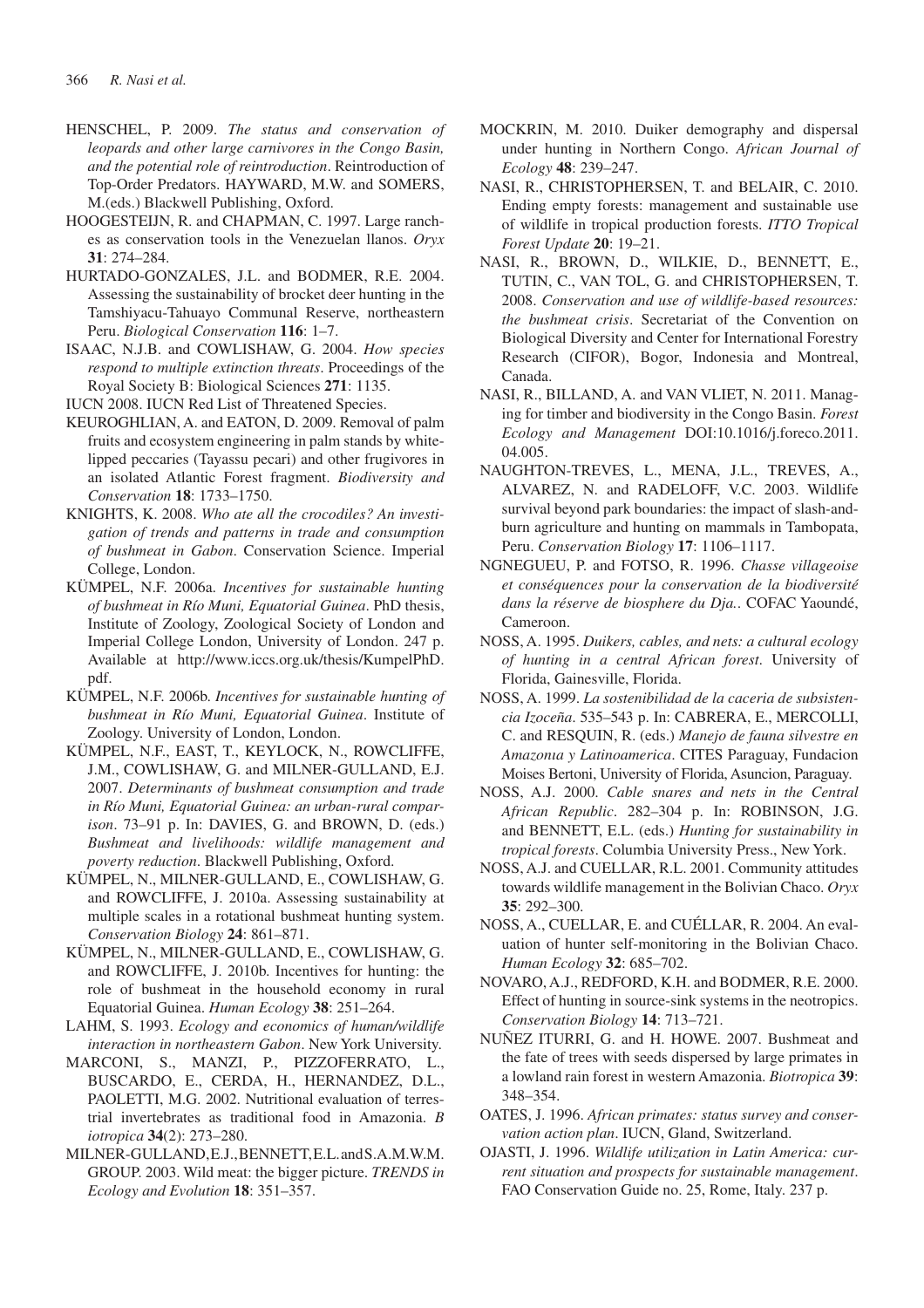- OJASTI, J. 2000. *Manejo de fauna silvestre neotropical*. 290 p. In: DALLMEIER, F. (ed.) SI/MAB Series. Smithsonian Institution/MAB Biodiversity Program, Washington D.C.
- OJEDA, M.M. 1997. Wildlife management in Venezuela: experiences and future perspectives. *Wildlife Society Bulletin* **25**: 49–56.
- OKOUYI, J. 2006. Savoirs locaux et outils modernes cynégétiques : développement de la filière commerciale de viande de brousse à Makokou (Gabon). Université Orléan, France.
- PARRY, L., BARLOW, J. and PERES, C.A. 2009. Hunting for sustainability in tropical secondary forests. *Conservation Biology* **23**: 1270–1280.
- PERES, C.A. 2000a. Effects of subsistence hunting on vertebrate community structure in Amazonian forests. *Conservation Biology* **14**: 240–253.
- PERES, C.A. 2000b. *Evaluating the impact and sustainability of subsistence hunting at multiple Amazonian forest sites*. 31–57 p. In: ROBINSON, J. and BENNETT, E. (eds.) *Hunting for sustainability in tropical forests*. Columbia University Press, New York, USA.
- PERES, C.A. and DOLMAN, P. 2000. Density compensation in neotropical primate communities: evidence from 56 hunted and nonhunted Amazonian forests of varying productivity. *Oecologia* **122**: 175–189.
- READ, J., FRAGOSO, J., SILVIUS, K., LUZAR, J., OVERMAN, H., CUMMINGS, A., GIERY, S. and DE OLIVEIRA, L. 2010. Space, place, and hunting patterns among indigenous peoples of the Guyanese Rupununi region. *Journal of Latin American Geography 9*.
- REDFORD, K.H. 1992. The empty forest. *Bioscience* **42**: 412–422.
- ROBINSON, J. and REDFORD, K. 1991. Sustainable harvest of neotropical forest mammals. *Neotropical wildlife use and conservation* 415–429 p.
- ROBINSON, J. and REDFORD, K. 1994. *Community-based approaches to wildlife conservation in neotropical forests*. In: WESTERN, D. and WRIGHT, R. (eds.) Natural Connections. Island Press.
- ROBINSON, J.G. and BENNETT, E.L. (eds.) 2000. *Hunting for sustainability in tropical forests*. Columbia University Press, New York.
- RUSHTON, J., VISCARRA, R., VISCARRA, C., BASSET, F., BAPTISTA, R. and BROWN, D. 2005. *How important is bushmeat consumption in South America: now and in the future?* ODI Wildlife Policy Briefing, Number 11, February 2005, ODI, United Kingdom.
- SALAS, L.A. and KIM, J.B. 2002. Spatial factors and stochasticity in the evaluation of sustainable hunting of tapirs. *Conservation Biology* **16**: 86–96.
- SCHENCK, M., NTSAME EFFA, E., STARKEY, M., WILKIE, D., ABERNETHY, K., TELFER, P., GODOY, R. and TREVES, A. 2006. Why people eat bushmeat: Results from two-choice, taste tests in Gabon, Central Africa. *Human Ecology* **34**: 433–445.
- ŞEKERCIOĞLU, Ç.H., DAILY, G.C. and EHRLICH, P.R. 2004. Ecosystem consequences of bird declines.

*Proceedings of the National Academy of Sciences of the United States of America* 101:18042–18047.

- SERGIO, F., CARO, T., BROWN, D., CLUCAS, B., HUNTER, J., KETCHUM, J., MCHUGH, K. and HIRALDO, F. 2008. Top predators as conservation tools: ecological rationale, assumptions, and efficacy. *Annual review of ecology, evolution, and systematics* **39**: 1–19.
- SMITH, N.J.H. 1976. Utilization of game along Brazil's transamazon highway. *Acta Amazonia* **6**: 455–66.
- SMITH, D.A. 2005. Garden game: shifting cultivation, indigenous hunting and wildlife ecology in Western Panama. *Human Ecology* 33:505–537.
- SMITH, D.A. 2010. The harvest of rain-forest birds by indigenous communities in Panama. *Geographical Review* **100**: 187–203.
- SOLLY, H. 2004. Bushmeat hunters and secondary traders: making the distinction for livelihood improvement. *ODI Wildlife Policy Briefing 8.*
- STARKEY, M. 2004. *Commerce and subsistence: the hunting, sale and consumption of bushmeat in Gabon*. Fitzwilliam College. Cambridge University, Cambridge, United Kingdom.
- STEARMAN, A.M. 2000. *A pound of flesh: Social changes and modernization as factors in hunting sustainability*. 233–250 p. In: ROBINSON, J. and BENNETTE, E. (eds.) *Hunting for Sustainability in Tropical Forests*. Columbia University Press, New York.
- STONER, K.E., RIBA-HERNANDEZ, P., VULINEC, K. and LAMBERT, J.E. 2007. *The role of mammals in creating and modifying seedshadows in tropical forests and some possible consequences of their elimination*. 316–327 p.
- SWANK, W. and TEER, J. 1989. Status of the jaguar 1987. *Oryx* **23**: 14–21.
- TAKFORYAN, A. 2001. *Chasse villageoise et gestion locale de la faune sauvage en Afrique: Une étude de cas dans une forêt de l'Est-Cameroun*. Thèse de l'EHESS, Paris, 467 p.
- TERBORGH, J. 2010. *Trophic Cascades*. Duke University Press.
- TERBORGH, J., NUÑEZ-ITURRI, G., PITMAN, N.C.A., VALVERDE, F.H.C., ALVAREZ, P., SWAMY, V., PRIN-GLE, E.G. and PAINE, C.E.T. 2008. Tree recruitment in an empty forest. *Ecology* **89**: 1757–1768.
- TREFON, T. and DE MARET, P. 1999. *Snack nature dans les villes d'Afrique Centrale*. In: BAHUCHET, S., BLEY, D., PAGEZY, H. and VERNAZZA-LICHT, N. (eds.) *L'homme et la forêt tropicale*. Editions de Bergier.
- TRINCA, C.T. and FERRARI, S.F. 2007. Game populations and hunting pressure on a rural frontier in Southern Brazilian Amazonia. *Biologia Geral e Experimental, Universidade Federal de Sergipe* **7**: 5–16.
- VANTOMME, P.D., GÖHLER and N'DECKERE-ZIANGBA, F. 2004. *Contribution of forest insects to food security and forest conservation: The example of caterpillars in Central Africa*. Wildlife Policy Briefing no 3, ODI, London.
- VAN VLIET, N. 2008. *Spatial and temporal variability within the "hunter-animal-village territory" system – towards a geographical approach to hunting sustainability in*